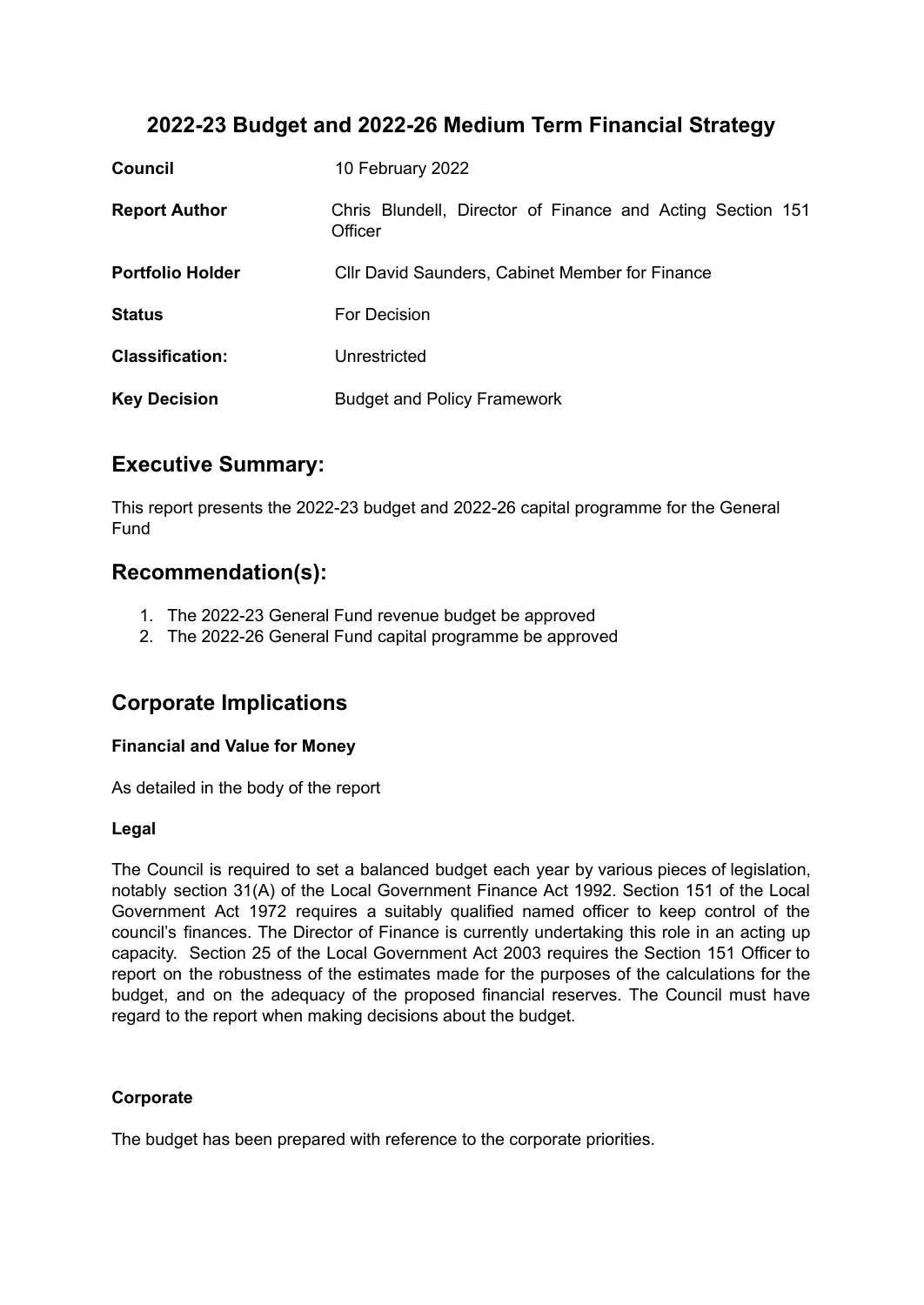### **Equality Act 2010 & Public Sector Equality Duty**

Members are reminded of the requirement, under the Public Sector Equality Duty (section 149 of the Equality Act 2010) to have due regard to the aims of the Duty at the time the decision is taken. The aims of the Duty are: (i) eliminate unlawful discrimination, harassment, victimisation and other conduct prohibited by the Act, (ii) advance equality of opportunity between people who share a protected characteristic and people who do not share it, and (iii) foster good relations between people who share a protected characteristic and people who do not share it. Actions arising from this report - in particular the savings requirements will each be assessed for equalities implications by relevant managers.

## **CORPORATE PRIORITIES**

This report relates to the following corporate priorities: -

- *● Growth*
- *● Environment*
- *● Communities*

## **1. Introduction**

- 1.1. The Budget Strategy was approved by Cabinet on 18 November 2021 and it informs the approach adopted for this report. This report provides a draft 2022-23 budget for Cabinet's consideration and recommendation to Council for approval. The budget has been produced within the context of our corporate priorities, government financial policy and resident feedback. Whilst only provisional information is available regarding Government funding at the time of writing the report, projected funding is presented along with budget pressures which give rise to a balanced budget for 2022-23.
- 1.2. A review of the council's reserves is included and the report further sets out the assumed Council Tax to assist in funding the budget. The report sets out the proposed budget savings to balance next year's budget, taking into account all of the above.
- 1.3. The report covers the General Fund, both revenue and capital. It also makes reference to the Treasury Management Strategy and the Flexible Use of Capital Receipts. A separate report is included elsewhere on this agenda in regards to the Housing Revenue Account.

# **2. Background and Context**

- 2.1. Next year's budget will be set within the context of the continued uncertainty of the Covid-19 pandemic*.* The current financial year has been more stable in financial terms compared to the previous financial year, however the emergence of the Omicron variant has renewed concerns of the on-going impact of covid on society and the economy.
- 2.2. The on-going impact of the pandemic has translated into financial pressures for the council, most notably for waste collection and the provision of temporary accommodation for homelessness, as detailed in section 3.8. The continuation of the pandemic also has the potential to impact upon our financing if further social and economic restrictions are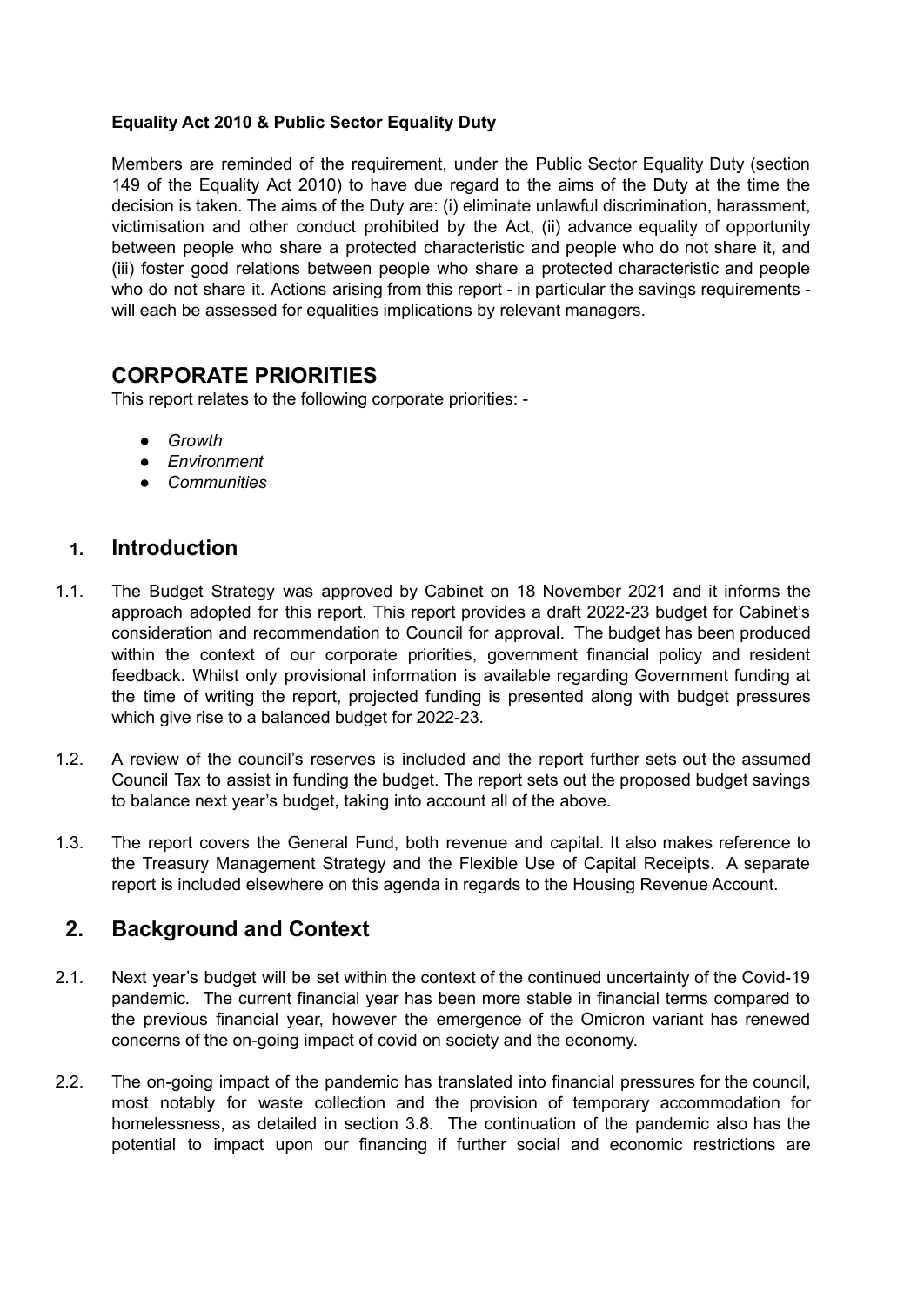implemented, which in turn could affect economic growth and potentially the income we receive from fees and charges, council tax and business rate tax.

- 2.3. The Council has been successful in bidding for funding from the Levelling Up Fund, both for Margate and Ramsgate, and also the Margate Town Deal. These funds offer the opportunity for significant investment in the two of the district's towns and the budgetary impacts are set out in the draft 2022-23 to 2025-26 capital programmes.
- 2.4. The provisional finance settlement provided a welcomed increase in funding for local government for next year. However, only a one year allocation was provided and the settlement promised more fundamental changes in the distribution of funding could be implemented as early as 2023-24. Work will start "in the coming months" to work out "with the sector" how to update funding distribution and "challenges and opportunities facing the sector ". These changes in funding could be significant, and make forecasting for 2023-24 and beyond very difficult.

## **3. Draft 2022-23 General Fund Revenue Budget**

3.1. Table 1 below sets out a balanced draft 2022-23 General Fund revenue budget for Council's consideration approval.

| <b>Factor</b>                                  | £000   | £000   |
|------------------------------------------------|--------|--------|
| Base Budget 2021-22                            |        | 16,720 |
|                                                |        |        |
| <b>Spending Pressures</b>                      |        |        |
| Pay award, increments, Living Wage, NI premium | 687    |        |
| Non-pay inflation                              | 276    |        |
| Proposed growth (service pressures, etc.)      | 1,039  |        |
| Repayment of debt and interest costs           | 19     |        |
| Sub-total                                      |        | 2,021  |
|                                                |        |        |
| Savings, Efficiencies and Income Generation    |        |        |
| Fees and Charges                               | $-172$ |        |
| Savings, efficiencies and income generation    | $-667$ |        |
| Sub-total                                      |        | $-839$ |
|                                                |        |        |
| 2022-23 Net Service Revenue Base Budgets       |        | 17,902 |
|                                                |        |        |
| <b>Reserve Movements</b>                       |        | 136    |

#### **Table 1 - General Fund Revenue Draft 2022-23 Budget**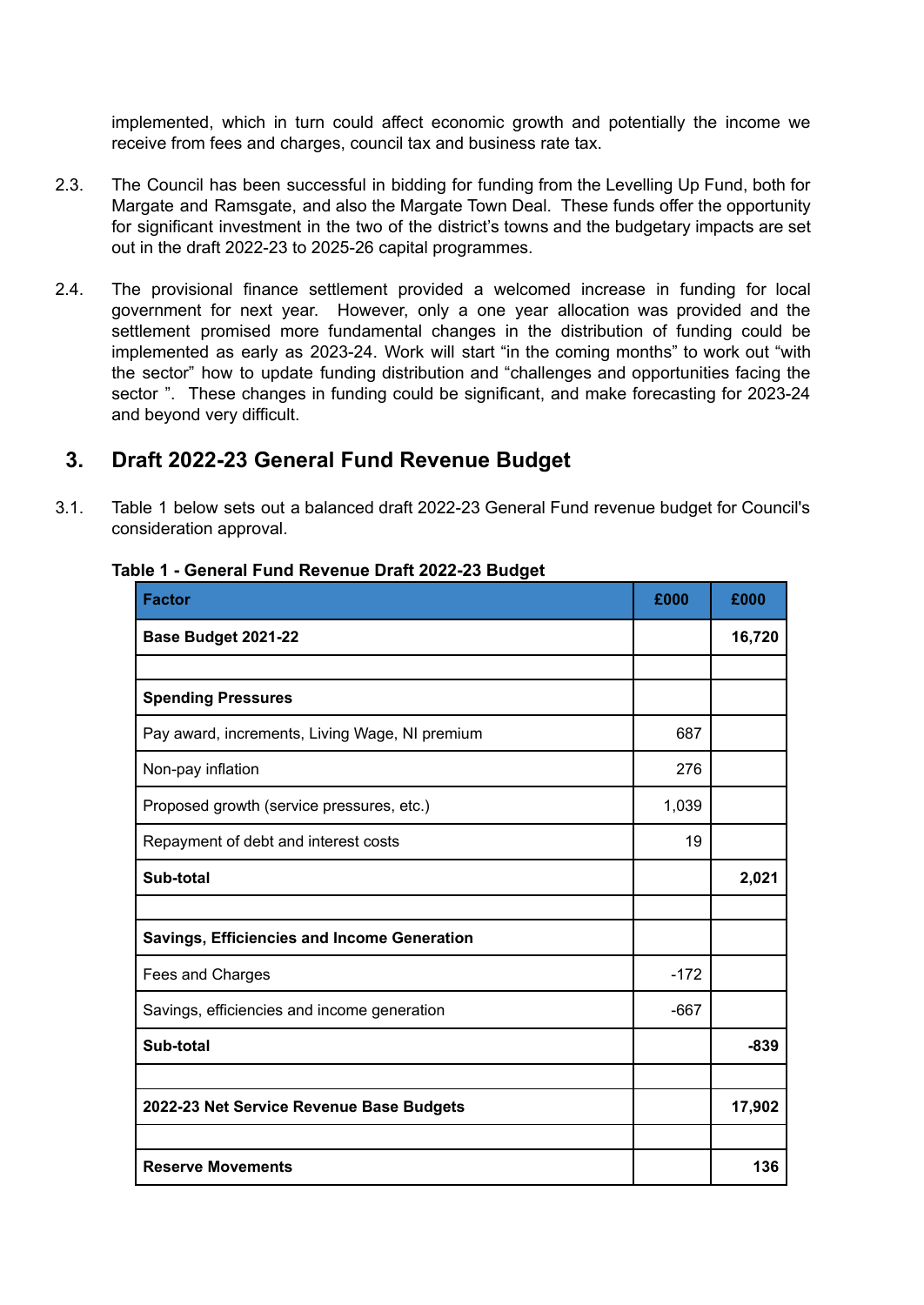| <b>2022-23 NET GENERAL FUND REVENUE BUDGET</b> |           | 18,038    |
|------------------------------------------------|-----------|-----------|
|                                                |           |           |
| <b>Funded by</b>                               |           |           |
| <b>Government Grants</b>                       | $-1,227$  |           |
| Retained Business Rates & Section 31 Grants    | $-6,119$  |           |
| <b>Business Rates Collection Fund Deficit</b>  | 354       |           |
| Council Tax                                    | $-11,160$ |           |
| <b>Council Tax Collection Fund Deficit</b>     | 114       |           |
| <b>Total Funding</b>                           |           | $-18,038$ |

- 3.2. The balanced budget position represents a significant improvement on the budget gap of £691k that was included in the budget strategy presented to Cabinet in November 2021. The improved position has been facilitated by a combination of a downward revision in spending pressures, identification of additional savings in conjunction with a better than expected allocation of government grants in the provisional finance settlement.
- 3.3. Taking all the adjustments into account provides a proposed net service revenue budget of £17.902m. This represents a £1.182m or 7.1% increase on net revenue spending compared to 2021-22. The key aspects of the draft budget reports are set out in detail in the following sections.

### **Pay and Remuneration**

- 3.4. A 2% pay award has been assumed in the budget estimates and this pay-offer has been communicated with unions. Consequently, the 2022-23 budget has assumed that £687k additional resources are needed to fund increases in pay due to pay awards, increments, the National Living Wage (NLW) and the employer's National Insurance contribution 1.25% increase. It should be noted every 1% increase in the pay-award creates a permanent and cumulative budget pressure of £170k.
- 3.5. Increases in the NLW now mean that staff on the lowest grade are paid in accordance with it. The NLW rate will increase by 6.6% from 1 April 2022 and the government has accepted the Low Pay Commissions recommendations to increase the NLW to two-thirds of median hourly pay by 2024. This equates to increases of approximately 6% a year over the medium term, with the NLW rising to £10.50 per hour by April 2024.
- 3.6. At this level, the NLW would significantly impact upon the integrity of the Council's pay structure. Pay differentials would be removed or eroded for roles that had been assessed under the equal pay framework to require different levels of pay because of the requirements of the role. As such, management are currently considering proposals to address this and develop a pay offer for 2022-23 that is both fair and affordable. The expected financial implications of this review have been included in the draft budget.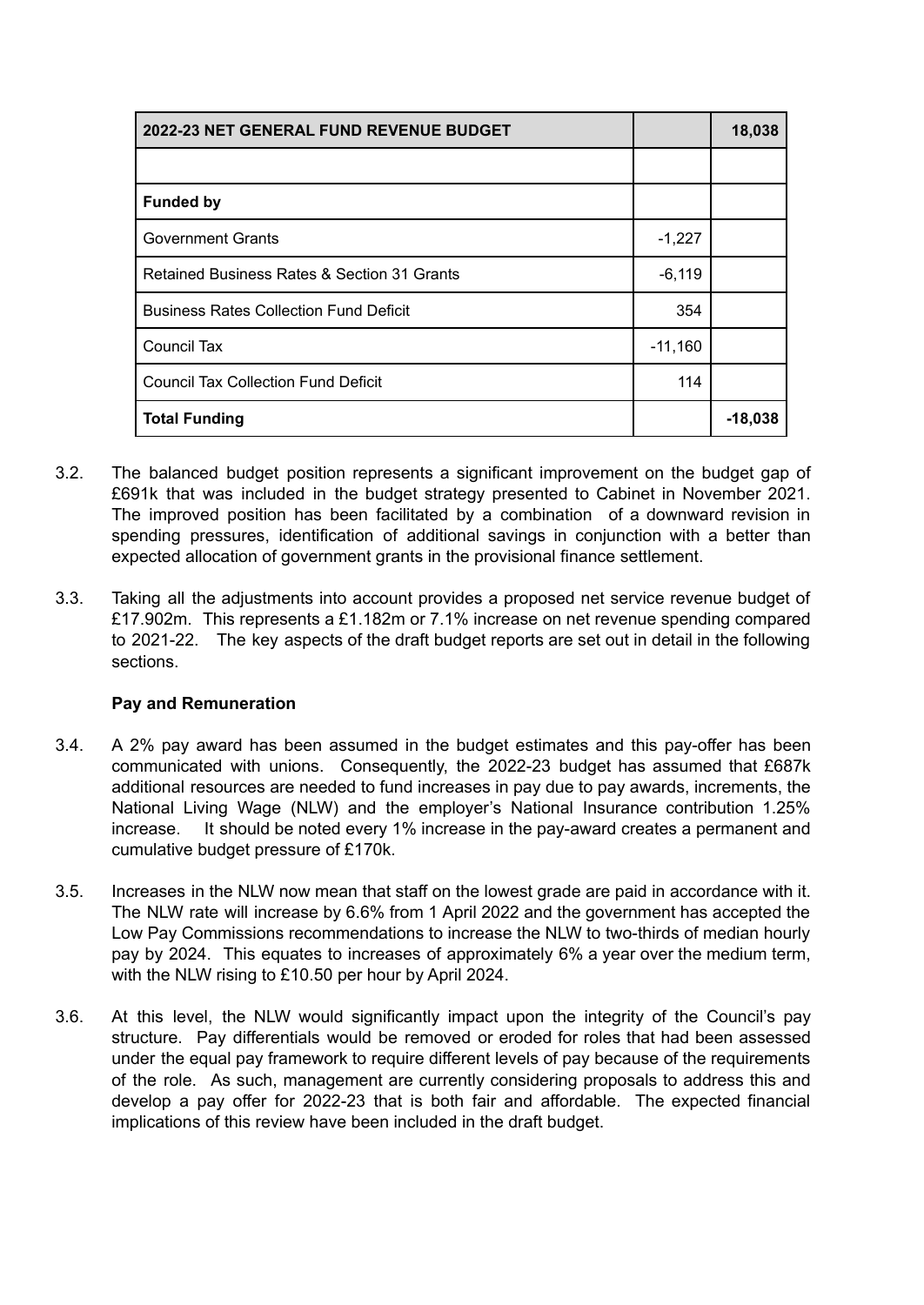#### **Contractual and Essential Price Increases**

3.7. The draft budget assumes a £276k pressure for non-pay inflation pressure, largely relating to increased utility costs and non-negotiable contractual commitments.

#### **Growth**

- 3.8. The November Budget Strategy identified potential budget growth of £1.117m. Following further review by Cabinet and CMT this estimate has been revised downwards by £78k to £1.039m, and as such the proposed growth items for 2022-23 budget are set out as follows.
- 3.9. *Waste Collection £360k -* Additional resources for two additional waste collection rounds. This is currently in operation during 2021-22, but staffed using agency workers and reported as an overspend.
- 3.10. *Temporary Accomodation £400k -* Homelessness has grown as a challenge for many local authorities over the last year, Thanet included. There are additional pressures on Housing Services as the gap between supply and demand increases and previously plans have been developed to ensure that this pressure is minimised. The council has reviewed and is delivering its homelessness strategy action plan, is regularly monitoring the levels of homelessness and has commissioned new services to address the increasing need for support. This work will continue. The council has also successfully bid for new government funding to support homelessness services locally.

However the Council is seeing another surge of homelessness across the district as a result of Covid and in addition the eviction ban that came to an end on 1 June has added additional service and financial pressures.

The financial pressure shown in-year monitoring is currently estimated as a £444k overspend for 2021-22 based on current homelessness levels. There are a number of savings that have already been delivered in this area, and as such £444k pressure is the net position after taking these savings into consideration.

As such, a budget pressure of £400k has been used as the starting position for 2022-23, with an assumption that the impact will be reduced in future years.

- 3.11. *Your Leisure £160k -* As part of previous budget decisions Your Leisure's (YL) funding was reduced by £350k, with this being phased over two years and expected to result in £160k in year 1 and a further £190k in year 2. It quickly became apparent that this level of saving was not deliverable and as a result the £190k was removed as a permanent budget saving. This did however leave the residual £160k to be delivered and although the funding was reduced, YL effectively ran at a trading loss of a similar value. Then the pandemic hit, putting leisure services under huge pressure, resulting in an agreed payment of £160k in 2020-21 to help manage the impact. Currently monitoring is assuming the same payment for this year in order to help manage the ongoing impact of covid. As a result of this and ongoing pressures on YL, it is proposed to 'reinstate' this payment moving forward until such time as there may be an opportunity to revisit longer term saving opportunities for the delivery of leisure services.
- 3.12. *Building Control £50k -* Historically the service has not been able to meet its budgeted income targets, management action started to come back on track but Covid has further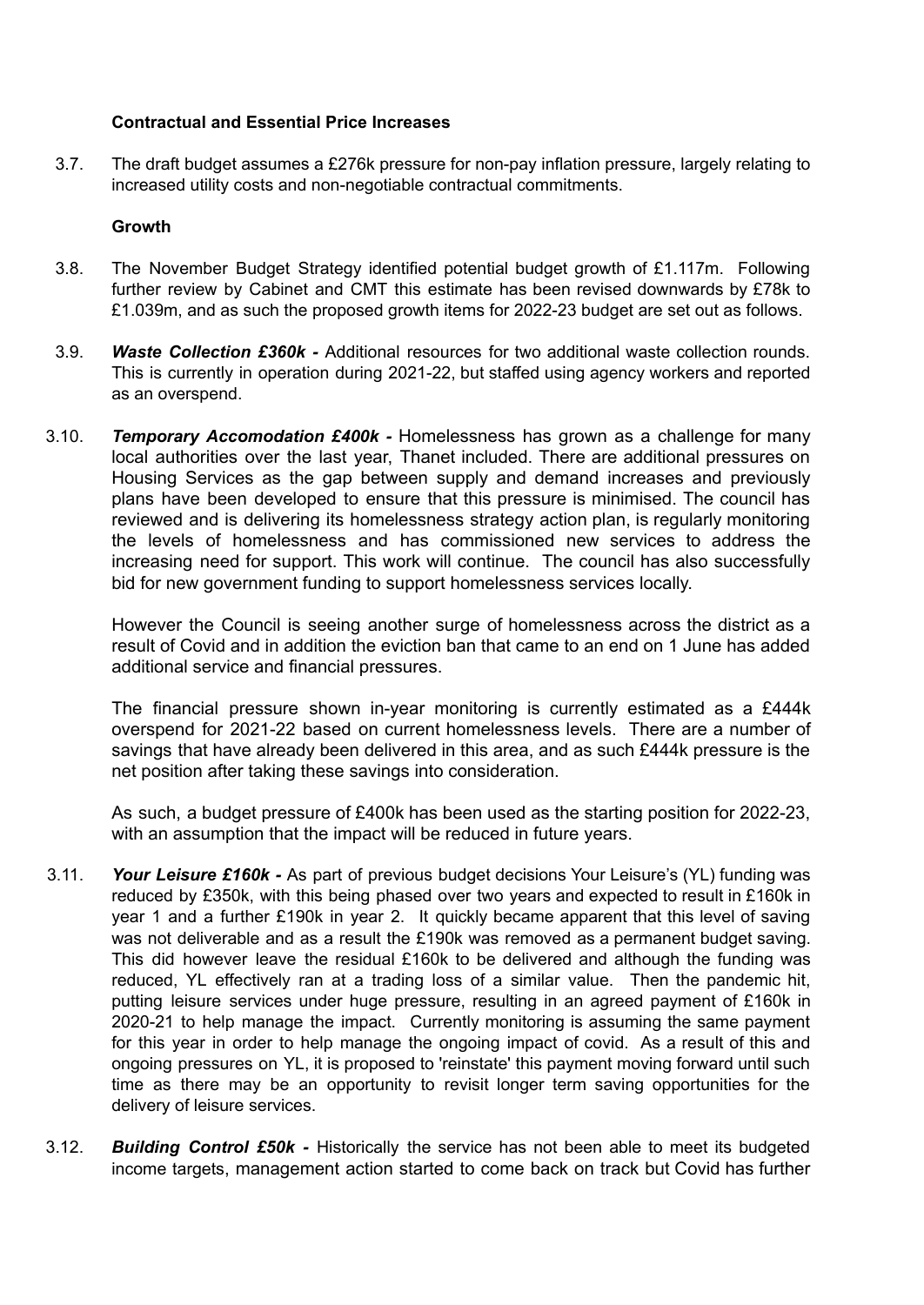compounded the issues and the ability to manage this. This is a legacy pressure that now needs to be resolved and it is proposed that income budgets are adjusted downwards by £50,000.

- 3.13. *Licensing £50k -* Previous pressure on service in relation to income streams, with this being further impacted by Covid and the wider economy. This now means that Taxi drivers are finding alternative work and as a result there is no mechanism for managing this impact as this is a significant element of the income. It is proposed that income budgets are adjusted downwards by £50,000.
- 3.14. *Regeneration £17k -* Currently the Director of Regeneration post is included in the base budget at 3 days per week, however to facilitate the work associated with the delivery of the Margate Town Deal and Levelling Up proposals this was increased to 4 days on a temporary basis. It is now requested to move this role to 4 days a week on a permanent basis, in order to deal with the growing regeneration requirements for the district.

#### **Fees and Charges**

3.15. The fees and charges paper presented to Council for approval on 12 January 2022 recommends increases and variations to fees and charges for the forthcoming year that will generate an anticipated additional income of £172k.

#### **Savings, Efficiencies and Income Generation**

- 3.16. The priority when identifying proposed savings has been to minimise the impact on council services and also to minimise compulsory redundancies.
- 3.17. As explained in November's budget strategy, an exercise was undertaken to review vacant posts. Some of these roles have been vacant for a period of time and following an assessment of the suitability for removal by Cabinet and the Corporate Management Team a number of roles have been recommended for removal from the establishment, providing savings totalling £248,000. Details of the posts to be removed from the establishment are presented in Annex 1.
- 3.18. In addition to the removal of vacant posts, further budget savings, efficiencies and income adjustments have been identified and considered by Cabinet and the Corporate Management Team. It is proposed that savings totalling £395,750 be approved by Council. These savings are detailed in Annex 2, with the key changes set out below.

#### 3.19. *Director of Property*

- One redundancy at the KIC £22,000
- Additional rental income from the KIC £50,000 and 38-40 Grosvenor Place £13,400

### 3.20. *Director of Finance*

- £30,000 savings from insurance contract retendering
- £20,000 from a service restructure, £20,000 from budgetary review and £30,000 from the reduction in our bad debt provision

## 3.21. *Director of Communications*

● Contractual and other efficiencies from digital team totalling £44,000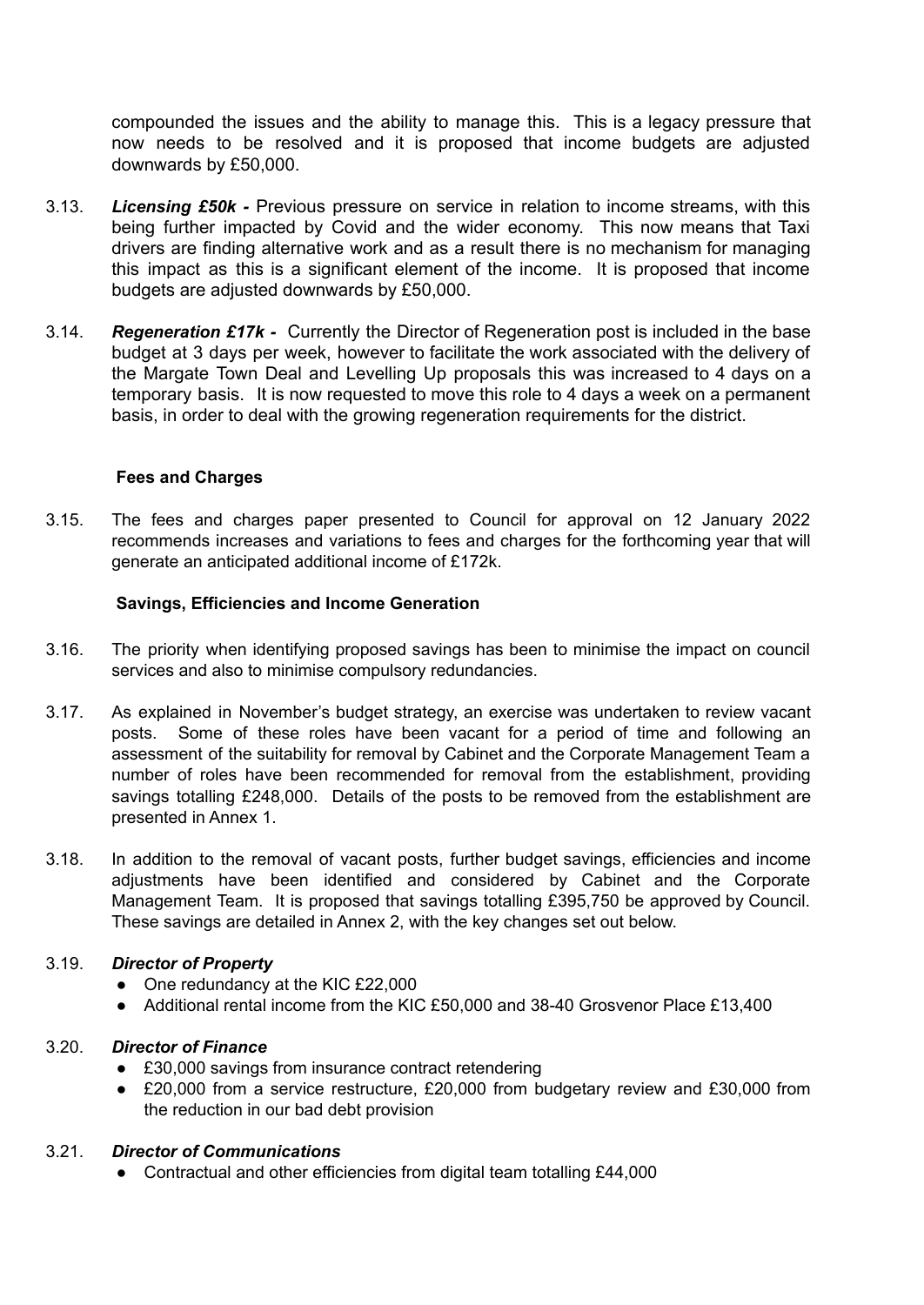#### 3.22. *Director of Housing and Planning*

- £75,000 increase in planning fee income budgets to reflect increase in anticipated income
- £33,000 of additional costs recharged from the General Fund to the HRA

#### 3.23. *Director of Operations*

- £30,000 of additional income for the bulky waste service resulting from increase in demand for this service.
- 3.24. It should be noted that there is one compulsory redundancy arising from this saving review. Furthermore, members should note that it is also not anticipated that any of the savings proposed will have a significant equalities impact on any group with a protected characteristic.

## **4. Funding Allocations**

- 4.1. The Chancellor of the Exchequer, announced his Autumn Budget and [Spending](https://www.gov.uk/government/publications/autumn-budget-and-spending-review-2021-documents) Review [2021](https://www.gov.uk/government/publications/autumn-budget-and-spending-review-2021-documents) (SR) on 27 October 2021 and this brought relatively positive news for the local government sector. As reported in the November budget strategy, local authorities will receive an additional £4.8bn in core grant funding over the next 3 years (roughly an additional £1.6bn in each year). This is equivalent to an average annual increase of 2.8% in cash terms and 0.6% after inflation. Furthermore, after factoring in the Government's assumptions for council tax, the sector's spending power should increase by 3.2% in case terms over the 3 year period, or 1% after inflation.
- 4.2. The SR was followed up by the Provisional Local [Government](https://www.gov.uk/government/collections/provisional-local-government-finance-settlement-england-2022-to-2023) Finance Settlement 2022-23 on 16 December 2021. It is fair to say that the provisional settlement was surprisingly far more positive for Thanet than expected with new and unanticipated funding allocations. However, there are no projected or indicative numbers for the remainder of the spending review period (2023-24 and 2024-25) and more fundamental changes in local government funding have been clearly signalled for 2023-24 (see section 6).
- 4.3. It is difficult to make accurate like for like comparisons to last year, because of the one-off nature of some of the covid related allocations that were provided, but our provisional core grant funding for 2022-21 is broadly £939k higher or 16.3% than was allocated last year. The government's preferred metric for local authority funding is 'Spending Power', which combines the core grant funding with assumed council tax increases (it should be noted the government always assumed the maximum increase permissible without triggering a referendum), under which funding for TDC is presented as increasing by £1.293m or 7.8% compared to 2021-22.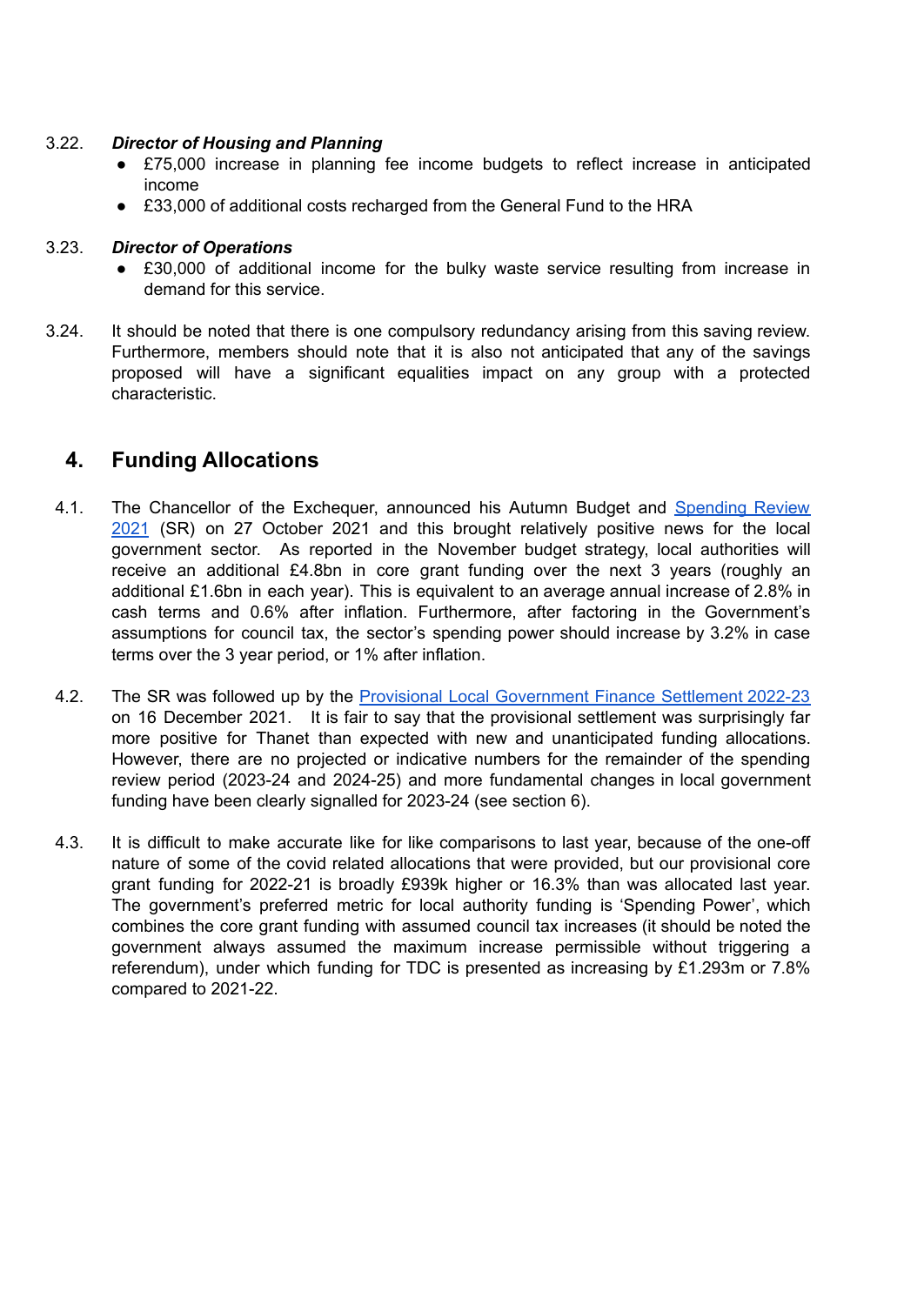|                                                             | 2021-22<br>£000 | 2022-23<br>£000 | Change<br>£000 | Change<br>% |
|-------------------------------------------------------------|-----------------|-----------------|----------------|-------------|
| <b>Revenue Support Grant</b>                                | 100             | 103             | 3              | 3.0%        |
| <b>Business Rates Baseline Funding</b><br>l Level           | 5,054           | 5,054           | 0              | 0.0%        |
| <b>Settlement Funding Assessment</b>                        | 5,154           | 5,157           | 3              | 0.1%        |
| l New Homes Bonus                                           | 125             | 549             | 424            | 339.2%      |
| Lower Tier Funding                                          | 215             | 227             | 12             | 5.6%        |
| <b>Services Grant</b>                                       | 0               | 348             | 348            | N/A         |
| Compensation for under indexing the<br><b>BR</b> multiplier | 263             | 415             | 152            | 57.8%       |
| <b>Core Grant Funding</b>                                   | 5,757           | 6,696           | 939            | 16.3%       |
| <b>Assumed Council Tax</b>                                  | 10,736          | 11,090          | 354            | 3.3%        |
| <b>Spending Power</b>                                       | 16,493          | 17,786          | 1,293          | 7.8%        |

#### **Table 2 - 2021-22 Forecast and 2022-23 Assumed Government Funding**

4.4. Thanet's spending power per head is **£125.32**, which gives us a rank of 40 out of 181 district councils and 6th out of the 12 Kent districts.

> We have received the 27th highest increase spending power per head for 2022-23 with a £9.11 increase on last year, this is the second highest in Kent.





4.5. However, some caution must be taken when comparing Spending Power figures, both in terms of year-on-year increases and also in comparison to other authorities. For instance government funding of approximately £1.3m was provided in 2021-22 to support local authorities losses associated with the pandemic and these allocations are not included in the assessment of Spending Power. If these covid related allocations are taken into account then funding between the two years is relatively flat. This is worthy of consideration due to the emergence of Omicron and the risk it or future waves of the covid pandemic present to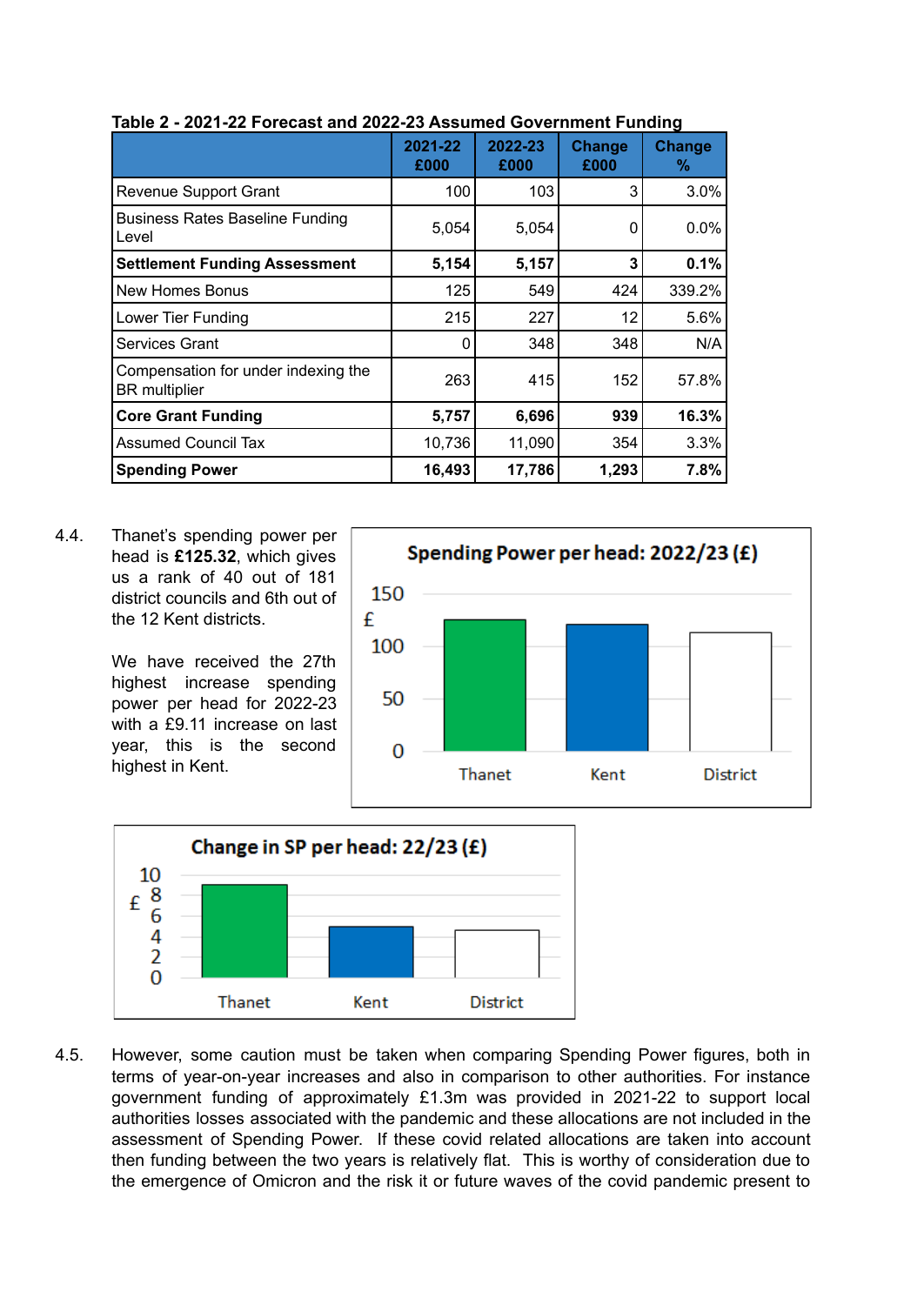the Council's income streams in 2022-23. Spending Power also excludes some sizeable specific grants, such as those for homelessness and also the amount of growth retained from the business rates system, so it does not give a complete picture of the amount of funding each authority has.

4.6. Furthermore, if Core Grant Funding and Spending Power is considered over a long period of time it can be seen that TDC's Core Spending Power was £1.46m higher in 2015-16, this represents a reduction of 7.6% in cash terms. So whilst this additional funding is very much welcome a broader assessment of the funding position would support the Institute of Fiscal Studies commentary that "austerity was over but not undone".



- 4.7. The most disappointing aspect of the settlement was it provided funding allocations for one year only, as opposed to the multi-year settlements that have been provided in previous years. This means that there remains considerable uncertainty about the shape of local government funding and how much money the Council will receive from central government from 2023-24 onwards.
- 4.8. In the provisional settlement consultation papers it has indicated that some of the funding received in 2022-23 is intended to be for one-year only, as that the grant streams in their current form will not continue in 2023-24. Consequently, it would not be prudent to include all of this additional funding into our base budget, because its continuation cannot be assumed in later years of our Medium Term Financial Plan. Therefore it is recommended that a significant proportion of this funding is contributed to our reserves, and this prudent approach is reflected in this draft budget.
- 4.9. More detail on the individual grant allocations included in the settlement are provided in the following sections. There are also various grants that are provided outside of the settlement. most notably for Thanet funding associated with homelessness and cyber security; these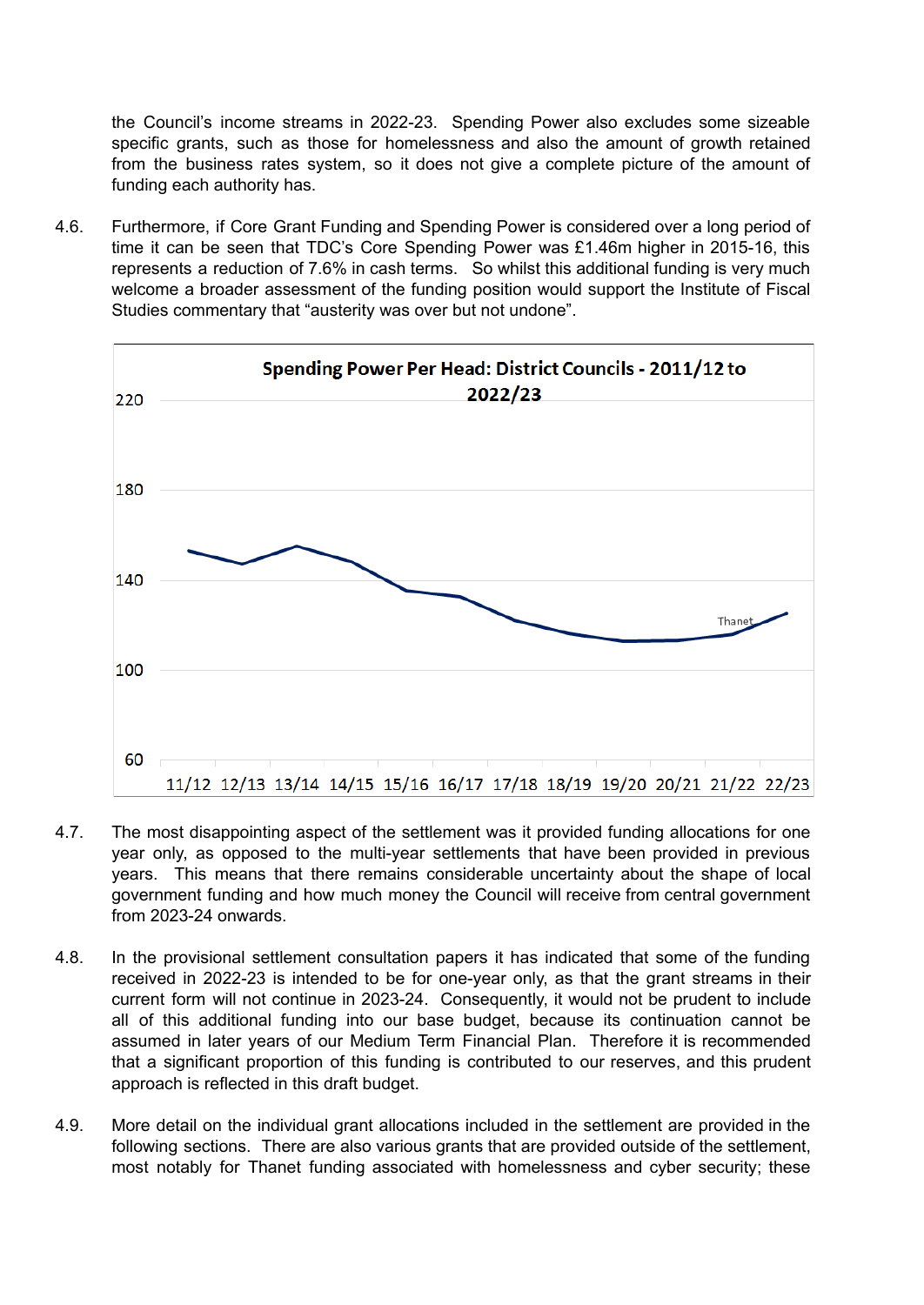allocations are yet to be announced and members will be updated as and when further information is available.

#### **Government Grants**

- 4.10. *Revenue Support Grant £103k -* RSG is a non-ring fenced grant that can be used for any purpose and TDC will receive £103k in 2022-23, and a 3% inflationary uplift has been applied compared to 2021-22. RSG has been in decline for a number of years (for example TDC received £4.1m in 2013-14) and is expected to be removed or replaced in the next couple of years.
- 4.11. *Lower Tier Support Funding £227k -* This grant was introduced in 2021-22 and is continued into 2022-23. It is a grant allocation that as its name suggests is just provided to lower tier authorities.
- 4.12. *Services Grant £348k -* This is a new one-off grant that is distributed to every authority in the country. The provisional settlement consultation papers make it very clear that this is a one-off grant. It is likely to be replaced by the more radical changes to funding distribution that are expected for 2023-24.

#### **New Homes Bonus**

- 4.13. The Council will receive a bonus of £549k in 2022-23. The NHB is calculated based upon net movement in the council tax base as at the end of October each year. We understand that our allocation has been based upon the following figures: 343 new homes in the district and 252 empty homes brought back into use between October 2020 and October 2021.
- 4.14. The end of New Homes Bonus has been expected for many years, following successive years of reform and government's stated intention to replace it with a new scheme to incentivise house building. As such perhaps the biggest surprise of the provisional finance settlement was inclusion of the New Homes Bonus for another and what must surely be its final year. The budget strategy had assumed that the scheme would not continue into 2022-23 and as such this really is a welcome bonus or windfall.
- 4.15. Despite the unexpected allocation for 2022-23, Thanet still receives relatively low allocations compared to other districts. Our allocation is the lowest in per head terms in the whole of Kent at £3.87 per head (£0.88 in 2021-22), compared to the Kent average of £11.08 per head (£11.71 in 2021-22). The average for all English district councils is £9.47per head (£9.69 in 2021-22).
- 4.16. Due to the expected termination of the scheme in 2023-24 it is recommended that funding from NHB is not used to support the base budget in 2022-23, but is instead used to reduce the council's indebtedness which will be facilitated by a budgeted contribution to reserves. This approach is reflected in the draft budget.

#### **Business Rates**

4.17. The retained business rates system is a highly complex system, which is ripe for reform as explained in section 6. In simple terms, the Council has included £6.119m in next year's budget from business rates related income, in addition to a £354k payment to the collection fund. The breakdown of this budget allocations is set out below.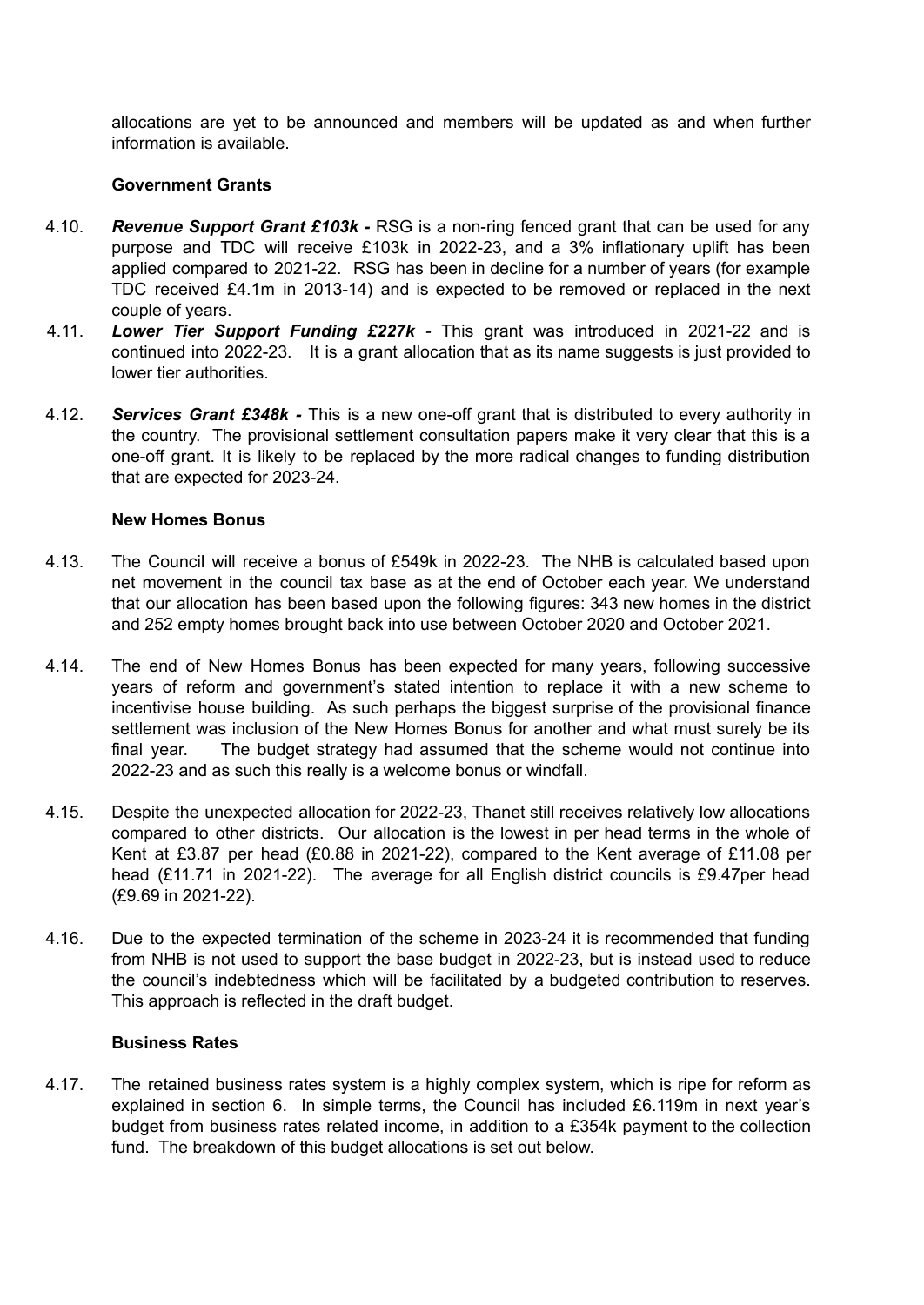- *4.18. Baseline Funding Level £5.054m -* This is a guaranteed allocation that has been determined by a government assessment of relative needs and resources. It has been frozen compared to last year. Across the medium term, this is a relatively secure allocation and as a minimum the council should continue to receive this funding from a reformed system.
- *4.19. Compensation of under indexation £415k -* Every year business rate bills for local businesses are adjusted by inflation, however this year primarily because of the pandemic the Chancellor of the Exchequer decided to freeze bills. Consequently local authorities are provided with a central government grant to compensate them for the reduction in business rates income that can be collected. It is uncertain as to whether local authorities will continue to receive this compensation in the future.
- *4.20. Business Rates Growth £650k -* Since the retained business rates system was introduced local authorities have been allowed to retain a proposition of the additional business rates that are generated in their district. TDC also participates in a Kent wide pool that allows Kent authorities to retain a greater proportion of income than operating independently under the national scheme.

The Council could retain as much as a maximum of £1.1m from this component of the system in 2022-23, however this strand of income is the most uncertain element and is highly volatile; both in terms of in-year allocations and also for future reform.

As such, the budget strategy for the number of years has been to only include approximately half of possible growth in the base budget. Accordingly, for 2022-23, £650k of possible retained growth is included in the base budget, which is equivalent to 59% of potential growth. Any amount received over and above this budgeted amount will be reported to members as part of the budget monitoring and accounts closure process.

*4.21. Collection Fund Deficit £354k* **-** The council must budget to make a £354k payment to the business rates collection fund in 2022-23. This is to make good the deficits on the collection of business that were incurred during 2020-21 due to the pandemic. This cost has been partly funded by central government and an allocation from reserves is being made to fund it in full.

#### **Council Tax**

- 4.22. The Government has confirmed in its provisional financial settlement for 2022-23 that Council Tax referendum limits will apply, so that any increase above the greater of 2% or £5 on a Band D equivalent will be subject to a referendum. For TDC a £5 increase in the Band D equivalent is the maximum permitted and this is the proposed increase for 2022-23.
- 4.23. The combination of the 1.86% increase in the council tax base and a £5 increase in the Band D equivalent annual charge will provide a £420k increase in income for the authority.
- 4.24. Similarly to Business Rates, a budgeted payment of £114k must be made to the Council Tax Collection Fund to make good the pandemic related deficits incurred during 2020-21. Again, a government grant was made to cover part of this cost and a contribution from reserves is budgeted to cover this in full.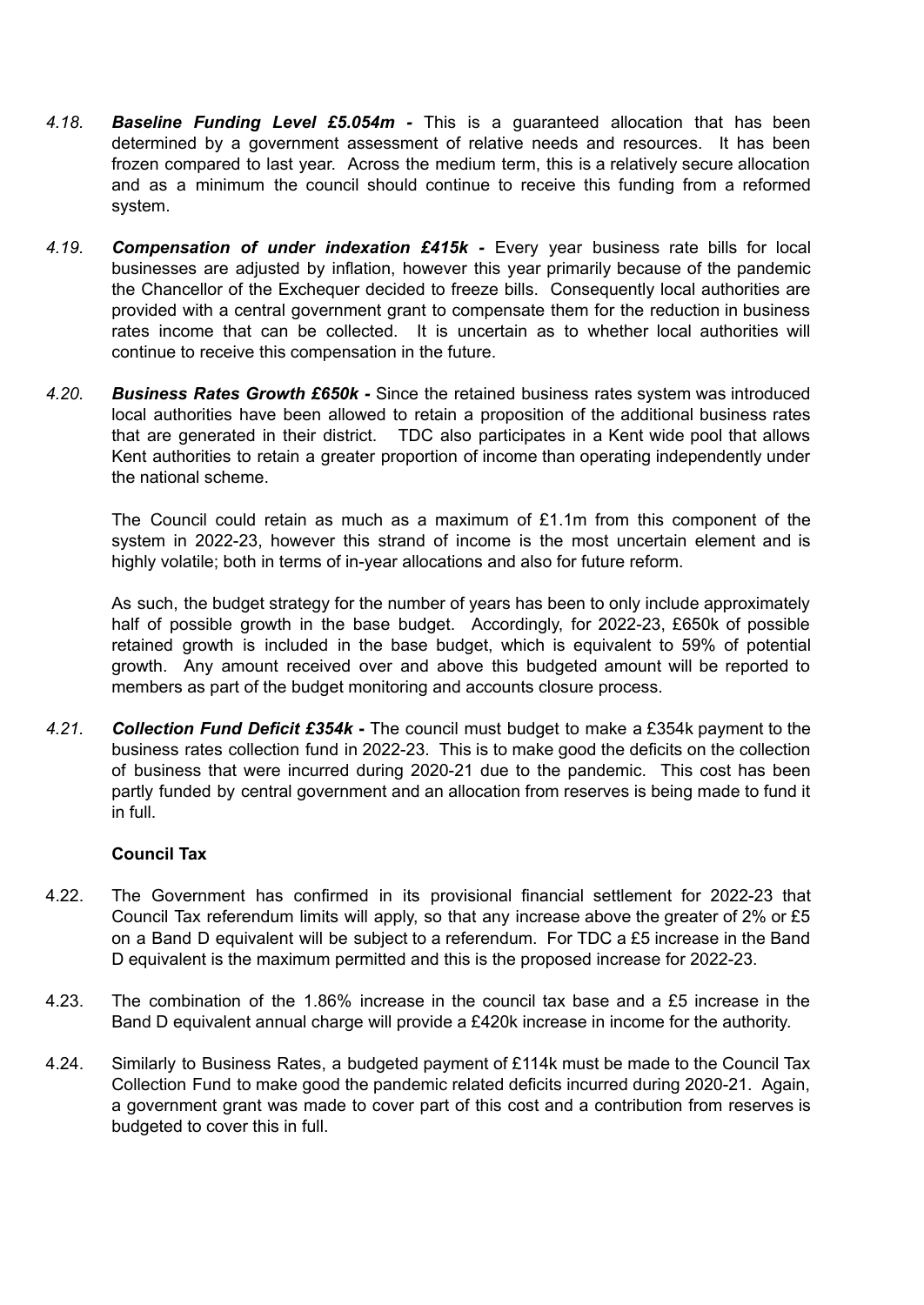## **5. Reserves**

#### **Reserves**

- 5.1. *General Fund Reserves:* The Local Government Finance Act 1992 specifies that precepting authorities, such as Thanet District Council, must have regard to the level of reserves needed for estimated future expenditure when calculating the budget requirement. In order to comply with this requirement each year the council reviews its level of reserves, taking account of the financial risks that could pose a threat to the Authority over the medium term. The general reserve, or contingency, of £2m is considered to be the minimum required for the planning period.
- 5.2. *Earmarked Reserves:* In addition to the General Reserve, a number of earmarked reserves are set aside for specific purposes. Local Authorities generally hold reserves for three purposes:
	- working balance to help cash flow
	- contingency for unexpected events or emergencies
	- building up funds to meet known or predicted requirements
- 5.3. Ultimately they are held to help the Council manage risk. This is important as we cannot borrow money over the medium-term, other than for investment in assets, and we are required to balance our budget on an annual basis.

#### **Reserve Levels**

- 5.4. 2020-21 was a peculiar or exceptional year for reserves, with our General Fund reserves and balance levels rising to £25.7m at the end of 2020-21, an £11.3m increase compared to the previous year.
- 5.5. However, it can be seen in the following chart that this is solely due to monies held in reserves relating to future expenses or the mitigation of risk associated Covid-19 (as shown on the yellow bar in the chart). These reserves mainly hold s31 grant payments made to us from government in order to compensate for lost business rate income due to pandemic related business rate reliefs. All districts had a similarly inflated reserves position at 31 March 2021, which should not be considered to be available to spend on anything other than budgeted council tax and business rates deficits. In 2022-23 we will be budgeting £468k from these reserves for this purpose.
- 5.6. After accounting for and excluding all Covid-19 related reserve movements, the Council's other earmarked reserves total £12.4m (see red bar in the chart), representing only a £24k increase compared to 2019-20.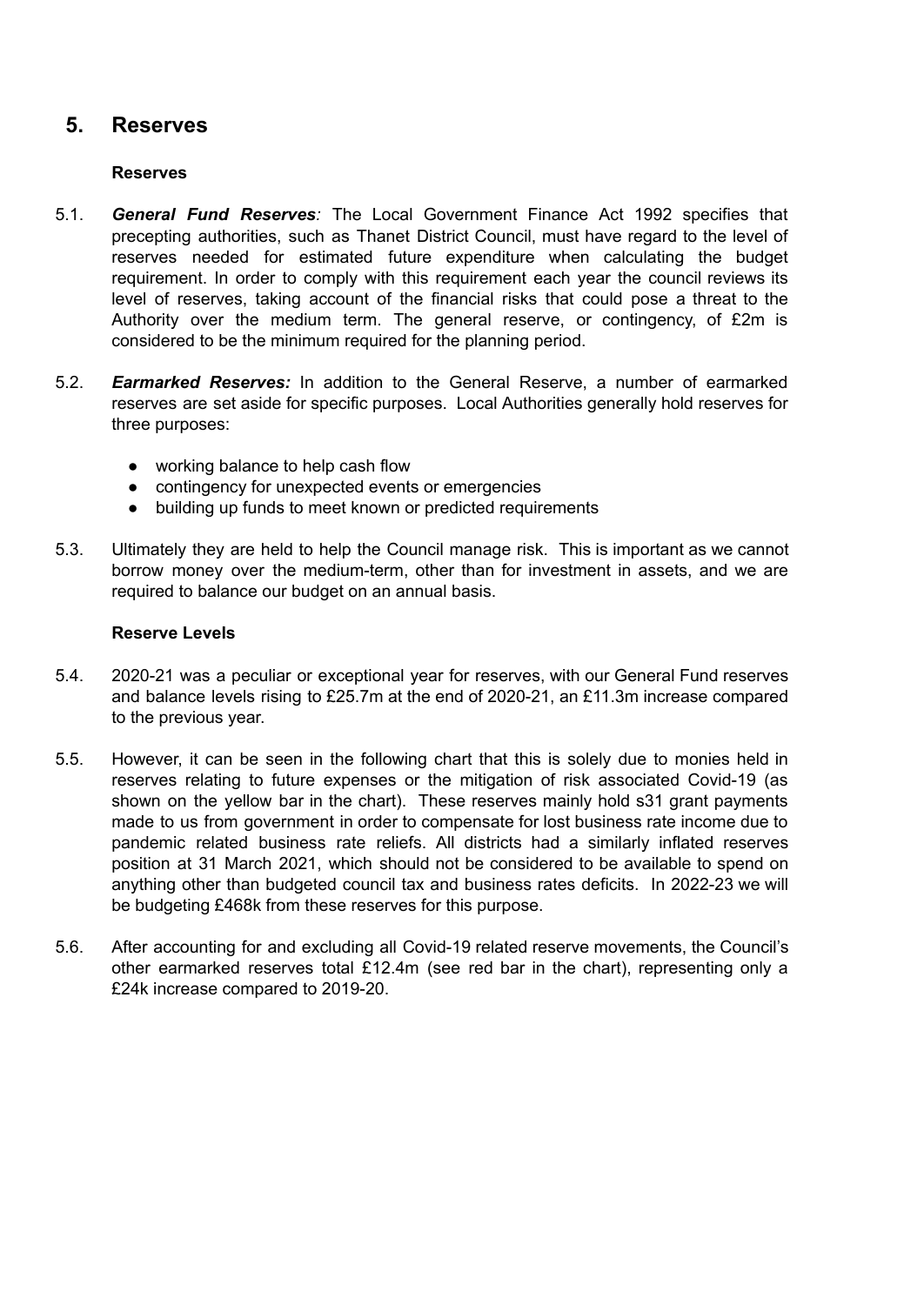

5.7. Despite the relatively healthy looking balance of our earmarked reserves, much of these are fully committed to specific projects, purposes or risks (e.g. £2m is committed to part fund Thanet Parkway). A full breakdown of our reserves is set out at Annex 3.

#### **Planned reserve movements**

- 5.8. To balance next year's budget, the following reserve contributions are proposed.
- *5.9. Collection Fund Movements £448k -* A £270k contribution will be taken from the Equalisation reserve and £198k from the Covid Reserve to fully fund the budgeted collection fund deficits on Business Rates and Council tax as referred to at sections 4.20 and 4.23 respectively.
- 5.10. *Homelessness £125k -* As set out in section 3.8 the council is forecasting £400k of additional financial pressures in 2022-23 associated with homelessness. At the end of 2020-21 the Council held £330k in a specific earmarked reserve for homelessness, with the purpose of the reserve being to hold unspent homelessness grant and recovered rent deposit monies to draw down on depending on the Economic Climate and homelessness projects. Given the increasing demand being placed on the service it is considered appropriate to make a £125k contribution from this earmarked reserve in 2022-23 to support the base budget. Moreover, it is proposed to use the residual balance on the reserve across the duration of the Medium Term Financial Strategy.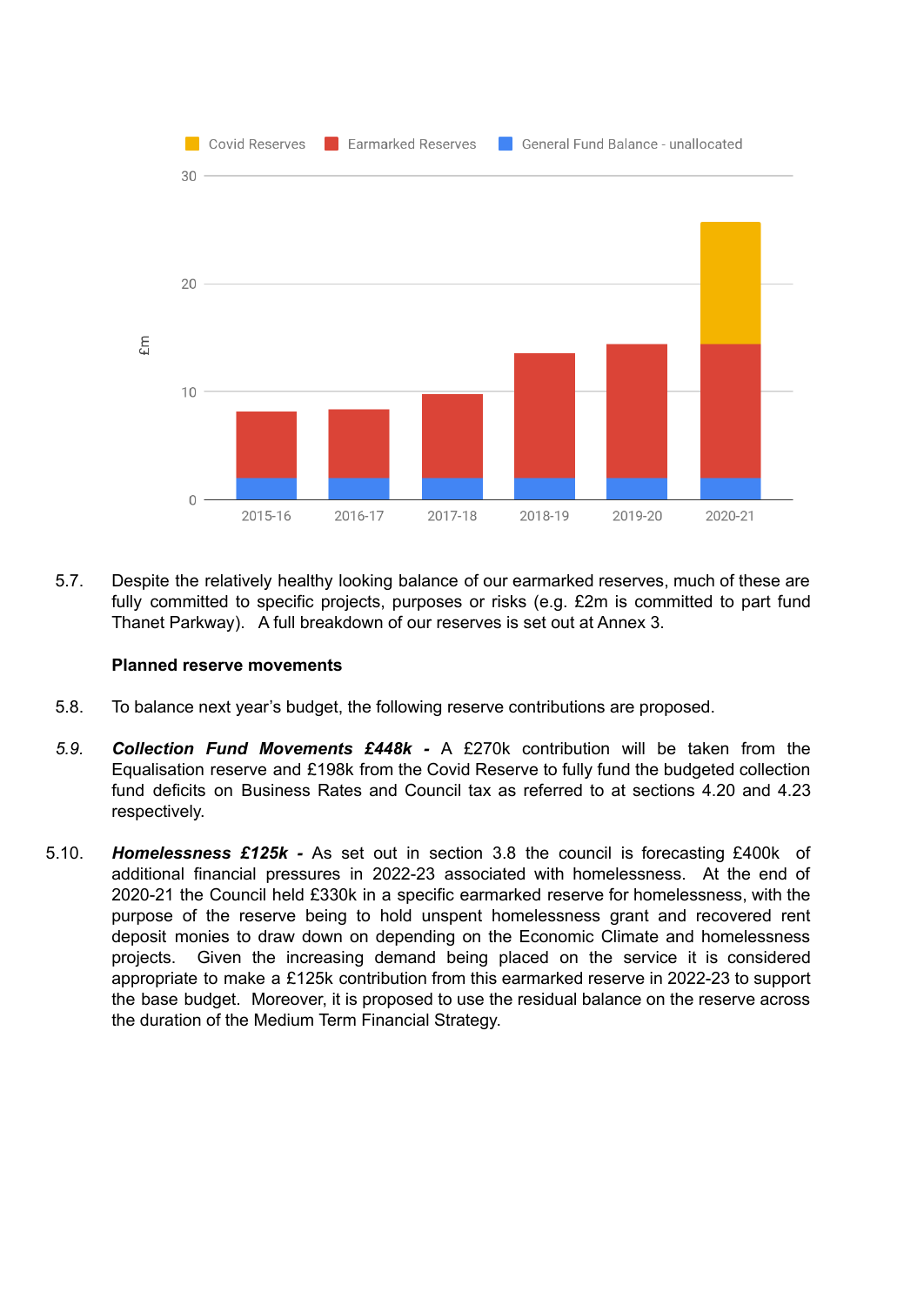*5.11. Governance £180k -* On 2 November 2021 Council approved the statutory recommendations made by external auditors, Grant Thornton, which included the recommendation that the Council:

> *"Revisit the financial plans and identify additional savings plans to address the further cost pressures created in resolving the grievances and whistleblowing complaints."*

Therefore, a £180k contribution to reserves is proposed to be included in the 2022-23 budget and also over the next four years of the medium term financial plan, in order to restate the reserve balances that were used to fund the anticipated costs associated with the conclusion of governance and disciplinary matters. This contribution helps the council improve its financial health and resilience.

*5.12. New Homes Bonus £549k -* As set out in section 4.15, the unexpected NHB allocation for 2022-23 should be viewed as a windfall and not included in the base budget. As such, it is recommended that a new reserve is established, titled NHB Reserve, and a £549k contribution is made, with this balance used to reduce debt.

#### **Adequacy of Reserves**

- 5.13. The Council is committed to replenishing reserves. This position is shared by the external auditor as set out in their statutory recommendations, as approved by Council on 2 November 2021, and also referred to and concluded within their Audit Findings Report for 2019-20. Therefore, it is reassuring that the Council is able to contribute the proposed budget amounts as set out above.
- 5.14. It has been well reported in recent years that the Council holds relatively low reserves, compared to other district councils, to historic levels and our risk profile. This is supported by analysis undertaken within the Chartered Institute of Public Finance and Accountancy's financial resilience index, as shown in the two following charts.

#### **Usable Revenue Reserves as at 31 March 2020 as proportion of 2019-20 Budgeted Net Revenue Expenditure**



*TDC - Blue bar Other Kent Districts - Yellow Bars*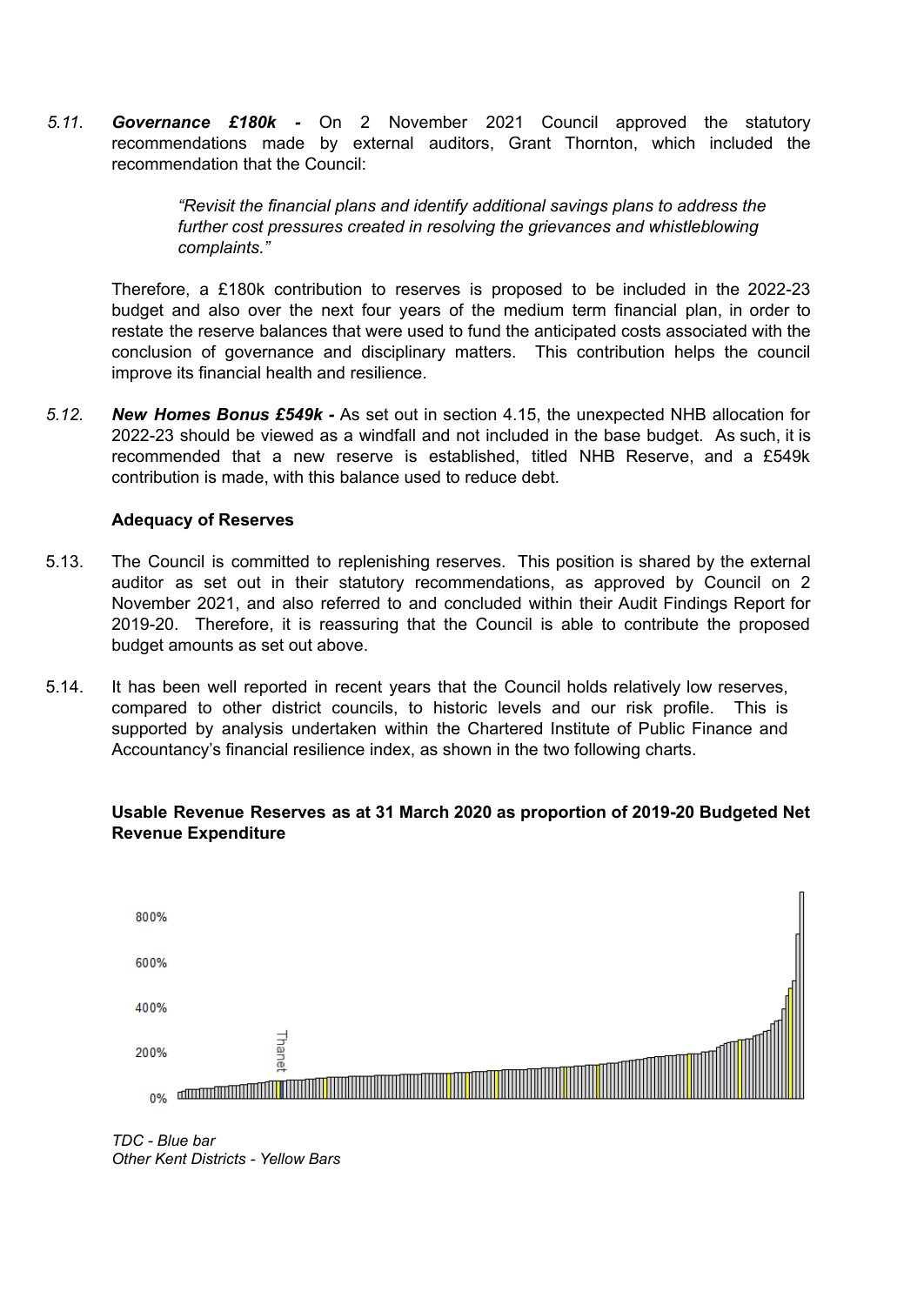5.15. The blue bar on the preceding chart represents TDC's relative reserve holdings at the end of 2019-20 (2020-21 data is not yet available) in comparison to other shire districts. Other Kent districts are highlighted in yellow. We are the 29th lowest out of the districts in England and the second lowest in Kent, in that our total General Fund reserves of £14.5m, at that time, represented 81% of our net revenue budget. In comparison, the average for a district council is almost double Thanet's, at 152%. Therefore if Thanet's reserves were at the average level for districts, our reserves would be more than £27m.

#### **Usable Revenue Reserves as % of Net Revenue Expenditure: 31 March 2013 to 31 March 20 compared with County and all districts average**



- 5.16. The chart above shows that our relative reserve position (as shown in the blue line) was close to the all district (grey line) and Kent district (yellow line) averages at approximately 80% of net revenue spending at the end of 2012-13, but that our relative reserves position deteriorated over a three year period to a low point of only 46% in 2015-16. Since then our reserve position has improved, as we have repaired the damage done over that three year period and by the end of 2019-20 we were approximately back to a position comparable to 2012-13. However, we are now positioned significantly below the Kent and all district averages.
- 5.17. Looking longer term, the Council is still working to identify the £2m of savings, which have been agreed by Cabinet, that are anticipated to be needed to balance the budget over the life of the Medium Term Financial Plan. Our current reserves position doesn't provide much room for manoeuvre should the full range of savings not be identified.

## **6. Local Government Funding Reform**

- 6.1. The provisional finance settlement promised more fundamental changes in the distribution of funding could be implemented as early as 2023-24. Work will start "in the coming months" to work out "with the sector" how to update funding distribution and "challenges and opportunities facing the sector ". These changes in funding could be significant, and make forecasting for 2023-24 and beyond very difficult. Potential reforms include:
- 6.2. *Fair Funding Review (FFR)* to examine the relative needs and allocation of resources between authorities. This was initially planned for introduction in 2019-20, but was first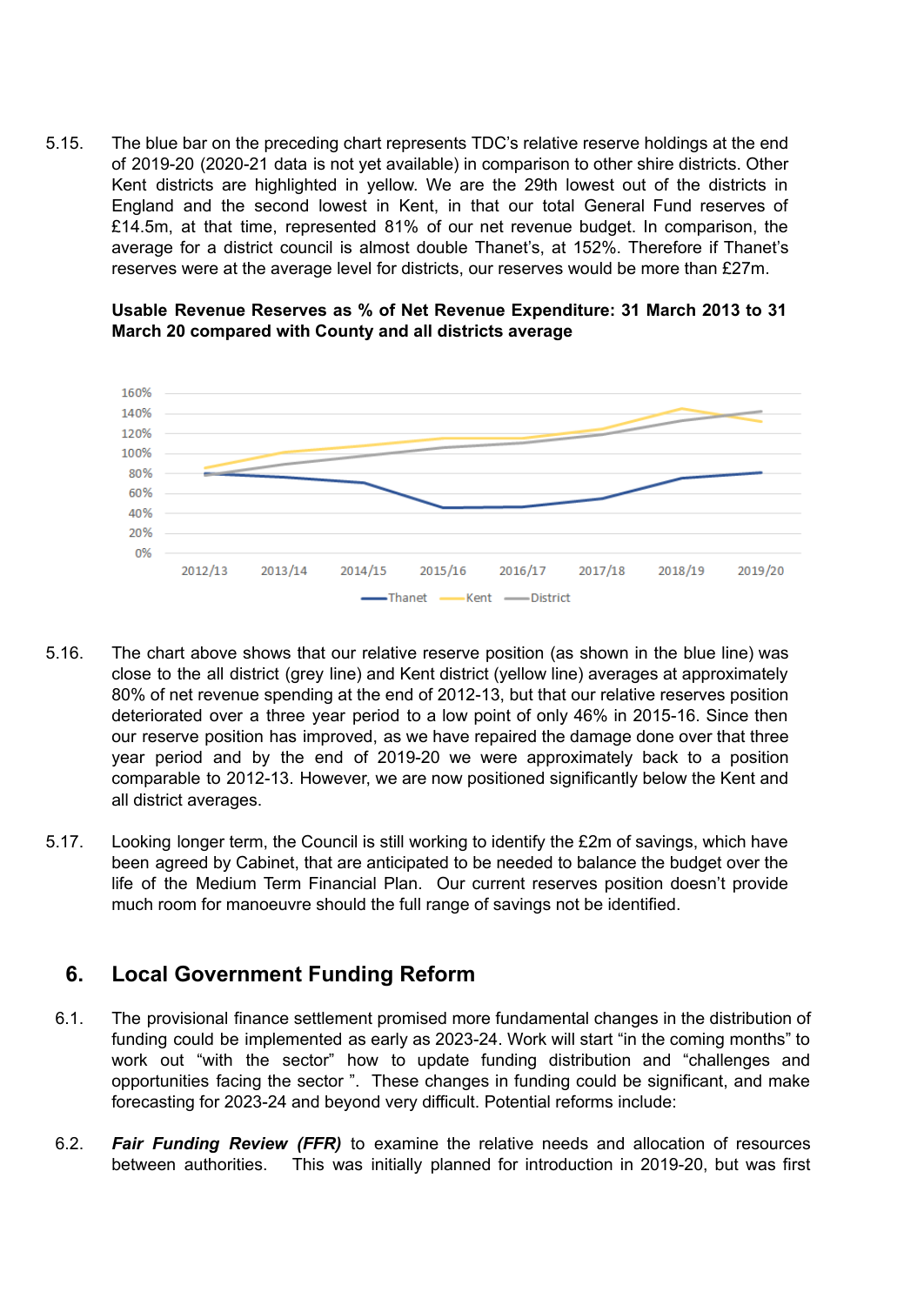delayed due to the Brexit impasse and secondly due to Covid. This could result in more or less funding being allocated to Thanet depending on the outcome of this review.

- 6.3. *System Reset* This will in effect remove and redistribute the business rate growth that authorities' have generated since the system was introduced in 2013-14.
- 6.4. *Fundamental review of Business Rates* The government committed to conduct a fundamental review of business rates, with the objective of:
	- reducing the overall burden on businesses
	- improving the current business rates system
	- considering more fundamental changes in the medium-to-long term
- 6.5. The implications of this review for Local Government are uncertain, but have the potential to be profound. Initial signs from the 2022-23 local government finance settlement, based on a change in the direction or composition of allocations, indicate there may be more funding available for authorities with higher levels of deprivation, which would be constituent with the Government's levelling up agenda.
- 6.6. Nonetheless, the risks to TDC's finances associated with the reform of the local government finance system are significant. To avoid going into too much technical detail surrounding these reforms, in simple terms the outcome of these reforms mainly puts at risk the amount of funding the council can retain from business rates.
- 6.7. To illustrate this the following chart below shows the amount of business rates income that could be included in our budgets depending on different outcomes and timing of the reforms, as modelled under three different scenarios.



## **Business Rates Income**

6.8. The starting point in 2022-23 is the assumed budget position, which is the same for all three scenarios because the assumptions for the forthcoming financial year have now been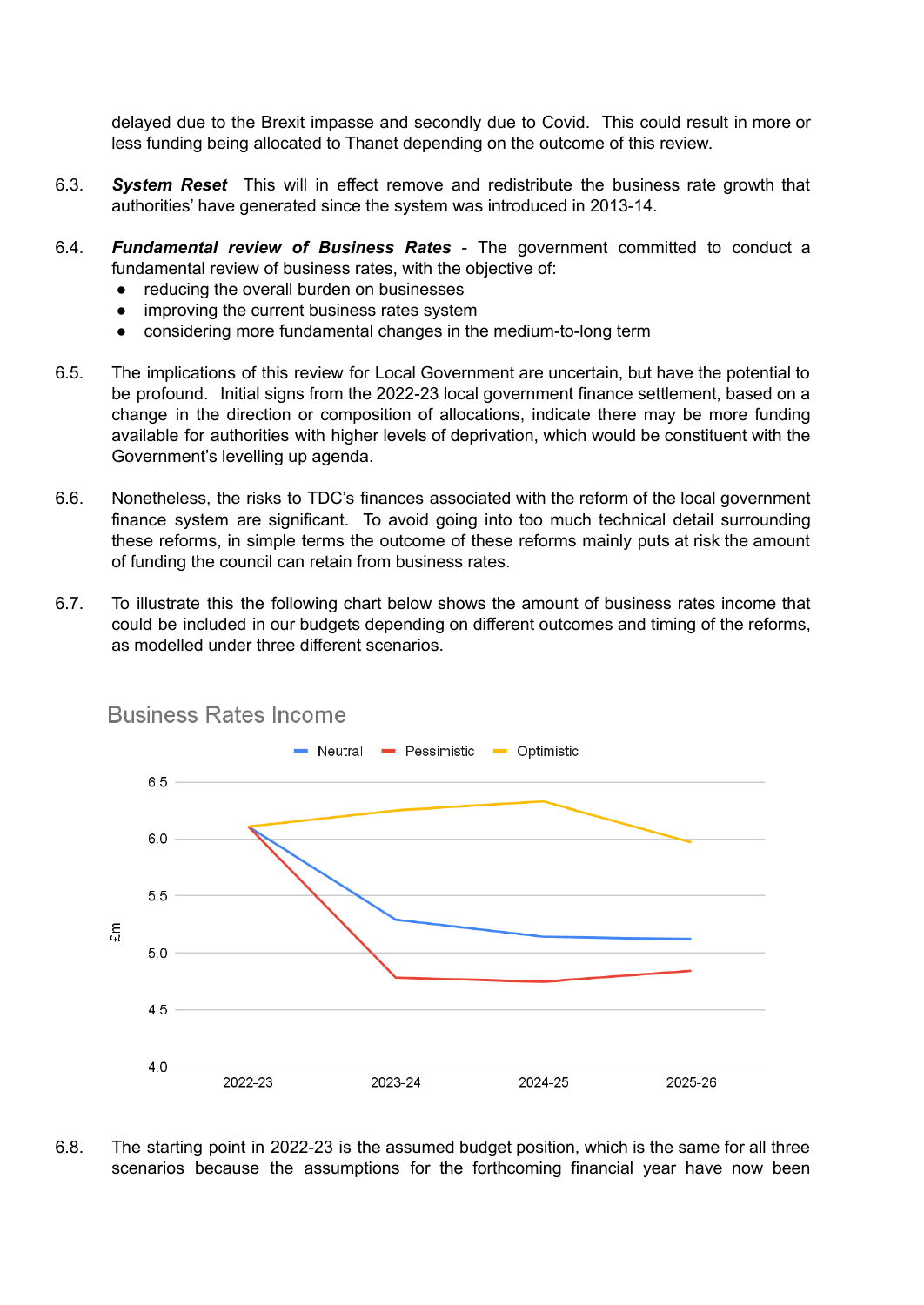finalised. The budget position of **£6.1m** was based on a baseline funding level (retained income that is guaranteed based on a formula) of £5.055m, £415k of government compensation for freezing business rates nationally with a further £608k of income included from additional income retained from growth in our business rates base. In simple terms the more business premises that are established in Thanet, the more our business rates base grows and the more of this income we are allowed to retain under the Business Rates Retention system. Our budget strategy has allowed for 50% of this expected growth to be included in our base budget, the remainder has not been budgeted for because of the uncertainty and volatility associated with its collection. The lines then diverge from 2023-24.

- 6.9. Moving forwards across the medium term the three scenarios vary depending on the timing and scale of local government reform. Under the neutral and pessimistic scenarios the reform occurs in 2023-24, as illustrated in the chart with steep reductions in income in these years. However, in the more optimistic scenario, the reform comes much later in the spending review period at 2025-26, however it can be seen that it still has an impact on our income, albeit later and not as significant.
- 6.10. In summary, current modelling is indicating that TDC is expected to be a net loser from funding reform even under the most optimistic scenario, but also should relatively benefit from delayed implementation of reform. However, it must be stressed that these are only three possible scenarios in a wide range of varied and possible outcomes. It is of course possible that the reform may provide a significantly different outcome to any of the three scenarios presented and that our income could be much higher or lower as a result. These forecasts are therefore intended to illustrate the extent our business rates income may vary over the medium term and assist with planning for possible and differing eventualities.
- 6.11. Please note, these forecasts have been informed by modelling undertaken by the independent funding advisory service that the council subscribes to.

## **7. Risks and Uncertainty**

- 7.1. In addition to the residual Covid-related risk, there are a number of other risks and variables that officers and members must consider when approving the 2022-23 budget. The other key risks that will be considered within the budget setting environment are:
	- Non-delivery of savings
	- Pressure on service delivery, in particular rising demand for homeless services
	- Local political stability
	- Ability to fund climate change demands and pressures
	- Ongoing impact of Brexit
	- Level of government financial support
	- Underestimates of inflation, especially that of energy.
- 7.2. It will be necessary to continue to manage and monitor key budgetary, service and corporate risks through our risk management processes and strategy.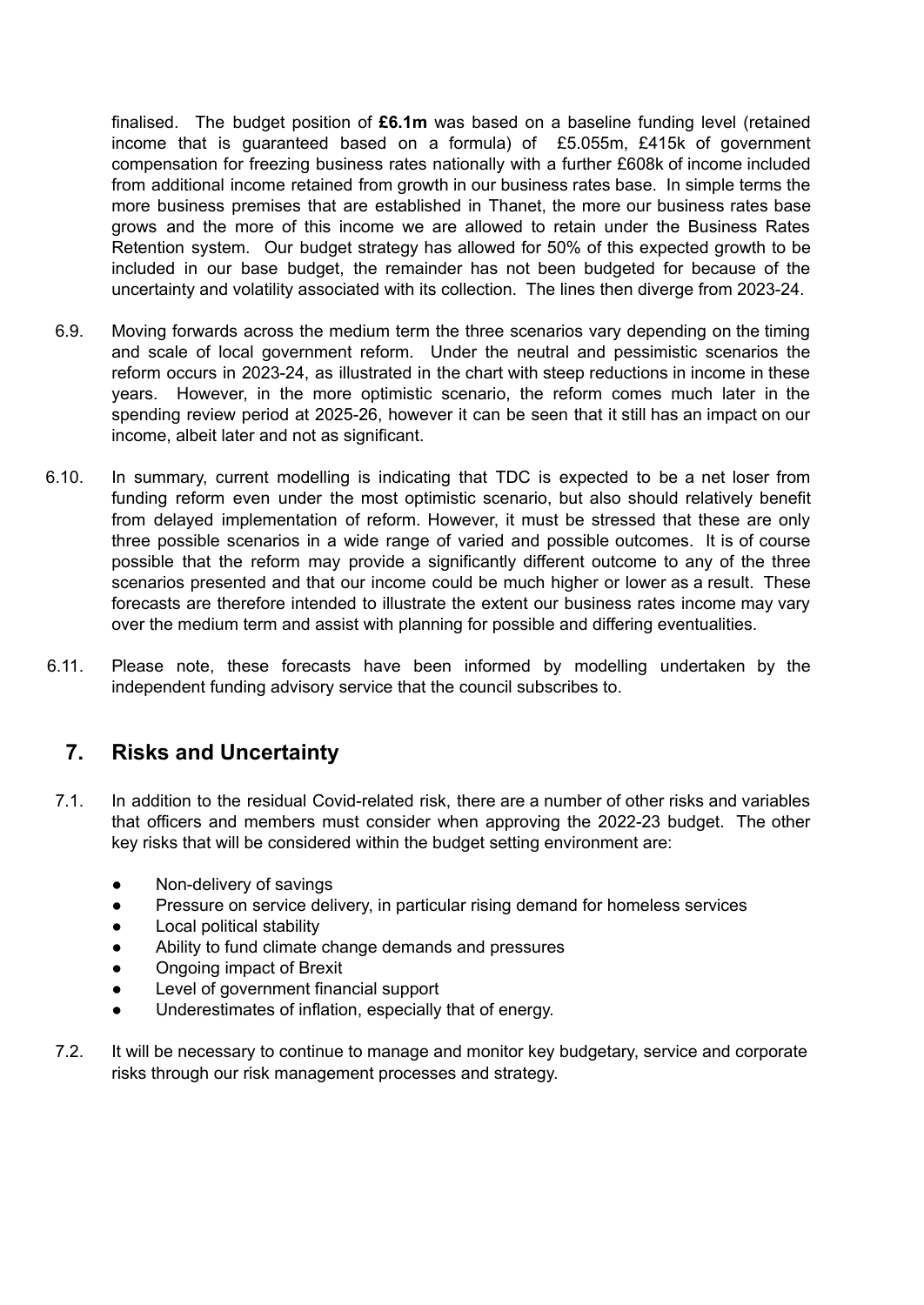# **8. Medium Term Financial Strategy**

- 8.1. As stated at above, the expected changes in the local government funding system make forecasting for 2023-24 and beyond very difficult. However, despite this uncertainty it is prudent to plan for a number of different eventualities including those that are more pessimistic.
- 8.2. The Council's MTFS has been built factoring the business rate modelling assumptions explained in section 6 and the other key assumptions that have been applied to neutral, optimistic and pessimistic scenarios. Table 3 and the chart below sets out the budget gaps forecast across the medium term as varied under the different scenarios.

|                | 2022-23<br>£'000 | 2023-24<br>£'000 | 2024-25<br>£'000 | 2025-26<br>£'000 |
|----------------|------------------|------------------|------------------|------------------|
| <b>Neutral</b> | U                | 1,591            | 2,305            | 2,895            |
| Pessimistic    |                  | 2,621            | 3,389            | 3,710            |
| Optimistic     |                  | 447              | 837              | 1,103            |

## **Table 3: MTFS**

# **MTFS Budget Gaps: Neutral, Pessimistic and Optimistic**



8.3. Table 3 and the chart show under the neutral scenario the budget gap increases to above £1.5m from 2023-24 onwards and climbs to £2.9m in 2025-26, mainly due to the aforementioned funding reforms. Under the pessimistic scenario the gaps have a similar profile but are bigger in size across the timeframe, compared to the central forecast, with a gap of £3.7m in the last year of the MTFS. Whereas under the optimistic scenario the budget gaps are relatively modest even up to 2025-26 when funding reform is assumed in this model.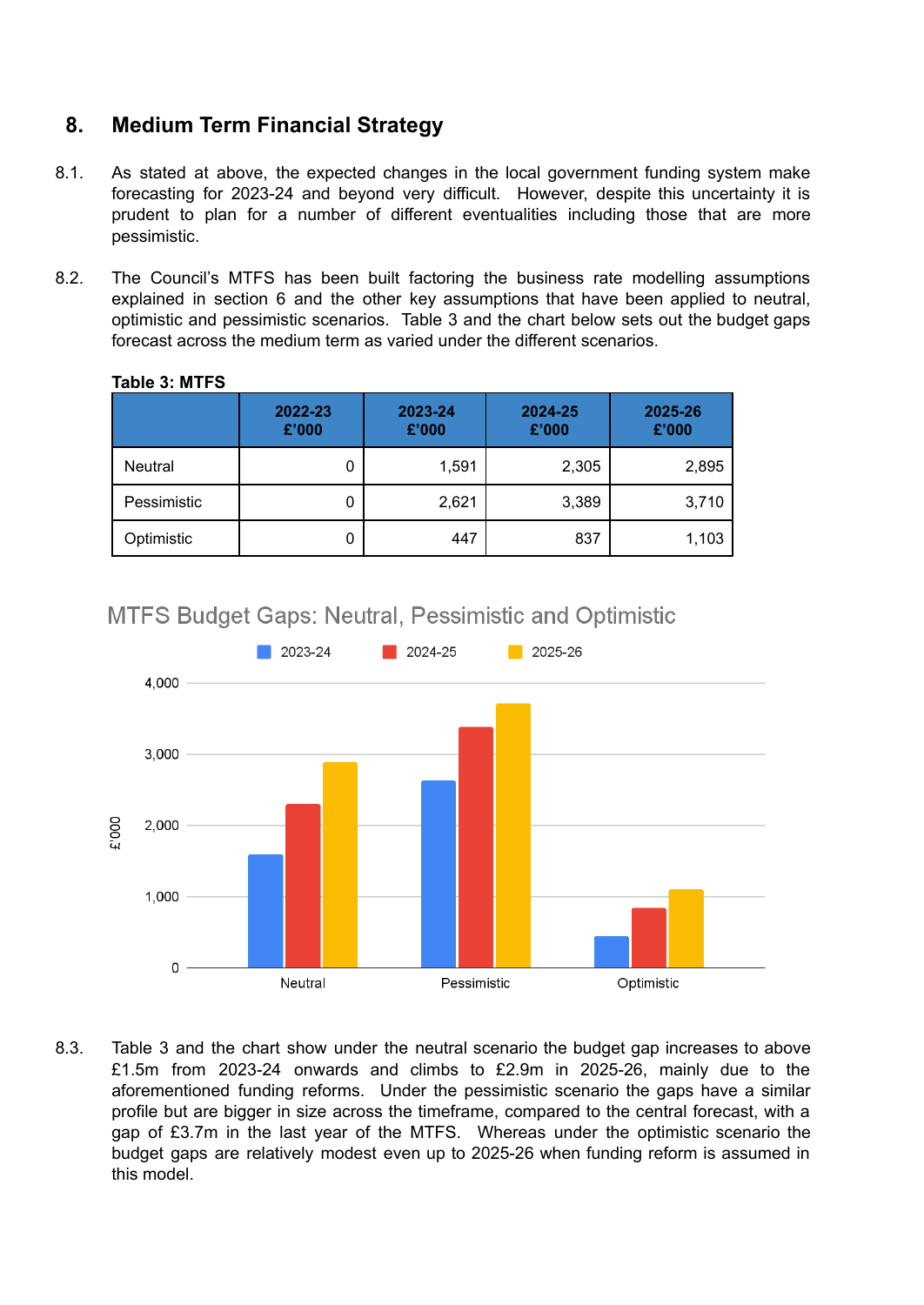- 8.4. In November 2021 Cabinet approved the recommendation that the Council identifies longer-term budget savings in excess of £2m, which can be implemented if and when necessary to close the forecast budget gaps presented above. This exercise has already begun and will be undertaken at pace, to ensure the Council is prepared to react proactively to the financial challenges we face over the medium term. CMT are currently considering and developing proposals that will be discussed further with Cabinet in the first quarter of 2021.
- 8.5. Initial discussions indicate that reform and repositioning of our property estate will provide a significant proportion of this £2m target, with a number of propositions being considered, including a review of corporate accommodation and the Manston Depot. In addition to this, other areas for consideration include but are not limited to:
	- In-line with the identified areas requiring growth to support continued service delivery in housing and waste the Cabinet is committed to continuing to ensure the services are delivered as efficiently as possible within the MTFS.
	- Continued digitalisation and transformation of front facing and back office services
	- A review of ICT with consideration of whether the service should be removed from the East Kent Shared Service partnership and brought back in-house.
	- Implementation of a new public toilet strategy, working closely with town and parish council's.
	- In-line with the Margate Town Deal prospectus, a review of the provision and delivery of leisure and cultural services in the district, including the Theatre Royal and Winter Gardens.
	- Consideration of using the Minor Works team to generate income from selling handyperson services.
	- A review of printing services income and expenditure including scope to in-source more printing.

# **9. Resident Views and Corporate Priorities**

- 9.1. Every year the council conducts a residents' survey to capture the feedback of a random selection of local people. The survey is carried out to understand the priorities of residents and to ask for feedback on a range of key council services. Results are used to help inform the annual budget setting process and to ensure that resources can be directed towards the areas that matter most to local people. Feedback regarding satisfaction with key council services is also used as part of the way that the council monitors its overall performance to understand trends in satisfaction.
- 9.2. The 2021 survey was conducted at its usual timeframe of the Autumn, in order to feed into the budget process. This follows the delayed 2020 survey which took place in February - March 2021 having been impacted by the temporary hold on business as usual activities during the council's response to the COVID-19 pandemic.

#### **The budget**

9.3. This year's survey found that 58% were surprised that the council receives such a small proportion of the overall Council Tax bill. Some 37% of respondents expressed agreement to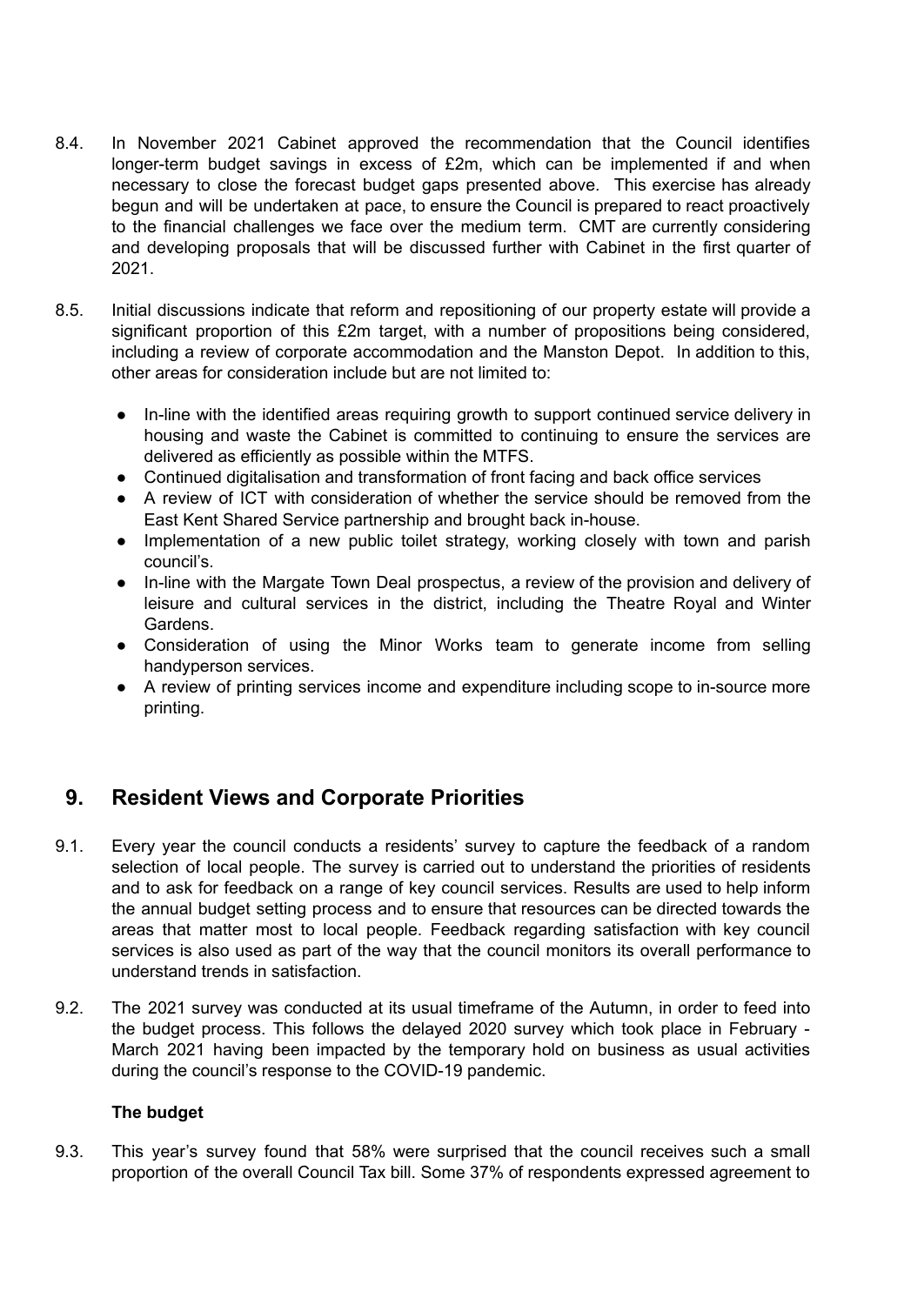the statement that the council provides value for money for the Council Tax that is paid. When respondents were asked whether they were aware that the council had seen an £8 million (60%) drop in funding from central government, the majority (70%) said they were aware, compared to 30% who were not. This is a 10% increase in awareness when compared to 2020.

#### **Residents' priorities**

- 9.4. When invited to select three responses from a given list of priorities, feeling safe (43%) remains the top response in making Thanet a good place to live. The number of people who selected this increased slightly (by 2%) compared to last year.
- 9.5. This year, thriving towns (40%) is the second most commonly selected priority for respondents - previously third. Quality of beaches (38%) has shifted from second into third priority and clean streets (35%) remains fourth. Despite this change in order of priorities, it is worth noting that there are only five percentage points between the second, third and fourth priorities.
- 9.6. When asked to select three responses from the same list of priorities, which reflect areas within the council's control that most need improving, clean streets (50%) remain the top and thriving towns (34%) remain second. Affordable, decent housing (32%) is now third above feeling safe (29%) which is once again fourth, however this is slightly higher (by 3%) than it was in the 2020 survey. Job prospects (28%) has fallen to fifth place having been third in the 2020 survey.
- 9.7. Despite some of the changes in order of priority, when considering the responses of 'most important' together with those 'most in need of improving', clean streets, thriving towns and feeling safe once again remain the overall priority areas.

### **Service Cuts and Savings**

9.8. Respondents were asked, if a service they cared about were at risk of being cut, how likely or willing would they be to support eight different suggestions. The most popular suggestion was that of the council moving to cheaper and smaller offices which received the support of 83% of respondents. Transferring appropriate services to town/parish councils (63%) and the move to digital delivery of services (62%) were second and third respectively. The sale of assets no longer required was supported by 57%. Although respondents were less likely to support paying a new or higher charge each time they use the service (45%), volunteering some of their time (41%), paying more Council Tax (32%) or making a one off contribution (31%), support for each of these options has increased slightly or stayed the same when compared to the 2020 survey.

#### **Corporate Priorities**

- 9.9. The council's budget and Medium Term Financial Strategy supports the corporate priorities set out within the Corporate Statement which very much focuses on delivering in these areas of concern. The Medium Term Financial Strategy (MTFS) 2021-25 was approved by Cabinet on 14 January 2021. It set out themes to be adopted to address the projected funding gap for 2021-22 and beyond. These were as follows:
	- *Growth:* We will continue to ensure we work to consider new ways to generate income and invest our current resources. Delivering a council that is financially strong to discharge its services and invest in the growth of the district.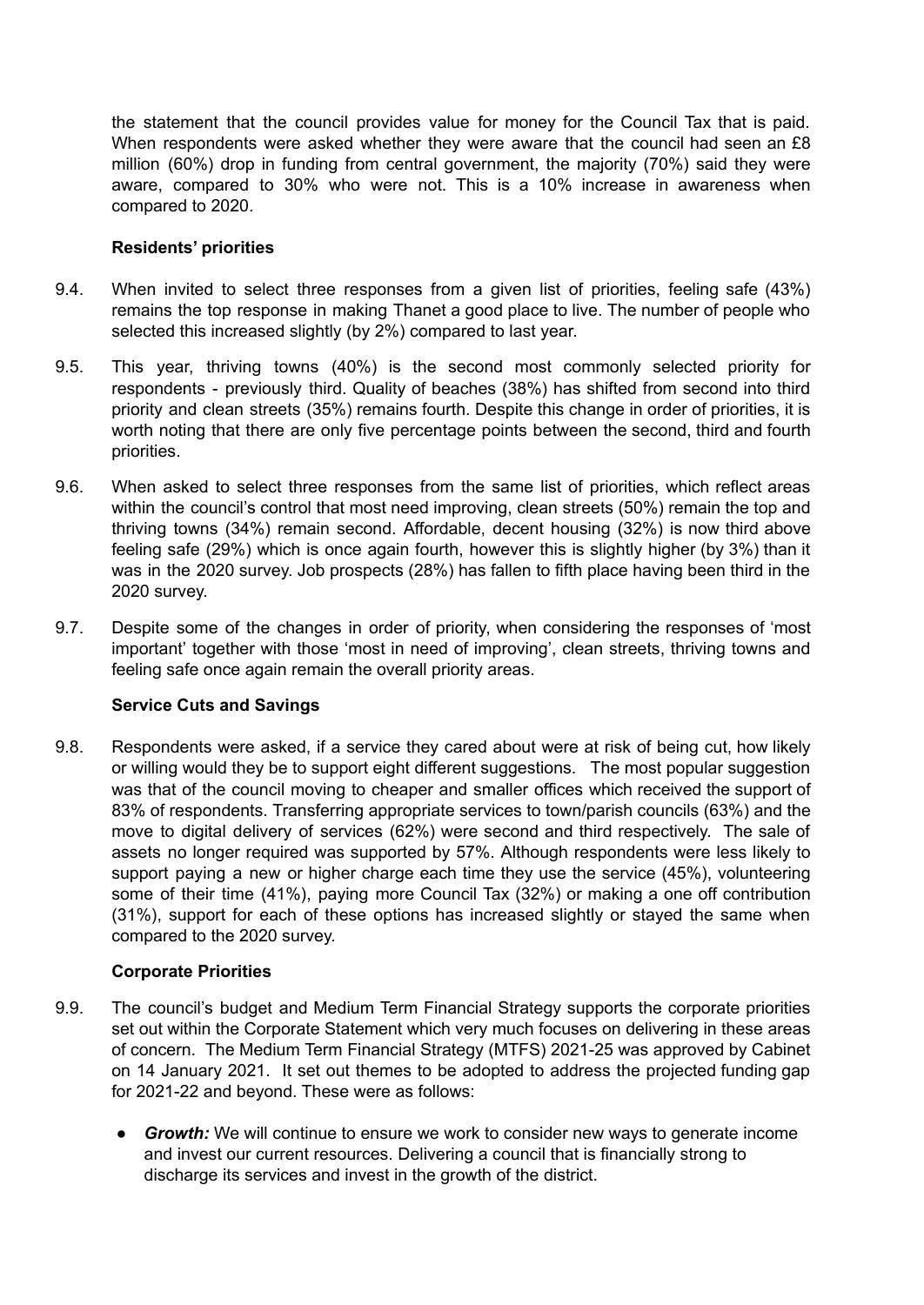- *Environment:* Having a clean and well-maintained environment remains important to us. We will be clear with our residents on what we will do and what our asks of residents are - cultivating a shared responsibility approach. Delivering a clean and accessible living environment, maintaining an emphasis on prevention but where necessary we will use an enforcement approach.
- *Communities:* Through effective partnership working with both the public sector agencies and the community, we will provide leadership and direction across the district and the region to ensure everyone is working to the same goal. Delivering high-quality housing, safer communities and enhancing the health and wellbeing of our residents.

# **10. General Fund Capital Programme**

- 10.1. This section considers the capital programme and supporting strategy for the period 2022-23 to 2025-26. A summary of the programme is included in Annex 4.
- 10.2. A minimum level of £15k has been set for capital expenditure on a fixed asset which is expected to be in use for more than one year. Expenditure below this value is not treated as capital and is therefore not recorded on the asset register or funded from capital resources. Capital expenditure also includes qualifying grants and loans, such as those provided for the enhancement of buildings to increase the extent to which they can be used by a disabled or elderly person. Capital expenditure can be met from borrowing, capital receipts, grants or revenue contributions.
- 10.3. Due to the complex and large-scale nature of capital projects, the original budgets have to be based on estimations that often need revising as the project advances. This in turn leads to re-phasing of the capital programme, in order to keep the overall costs within the agreed budget.

#### **The Asset Management Plan**

- 10.4. By far the largest element of the council's capital worth (as represented by the fixed asset values on the balance sheet) is in its property holdings, with a total of £257 million showing as the net book value of all property assets as at 31 March 2021 (after depreciation has been applied). In line with Government and best practice guidelines, the council is required to have prepared and published an Asset Management Plan (AMP) which outlines its approach to its material asset holdings. This is to ensure that it acts responsibly in terms of undertaking a stewardship role over valuable public assets whilst deriving the maximum use from them in terms of service delivery so that value for money is able to be evidenced.
- 10.5. The council's Asset Management Plan outlines the principles, criteria and processes that form the cornerstone of the capital programme. This requires a continuous assessment of the relative value of an asset (both financial and non-financial) in order to ensure that the council's investment in its assets is working to optimum effect. This is especially important in the current financial climate, where assets that are no longer viable or surplus to requirements need to be disposed of in order to reduce the council's liabilities and to generate capital receipts to fund new developments or be transferred for community benefit.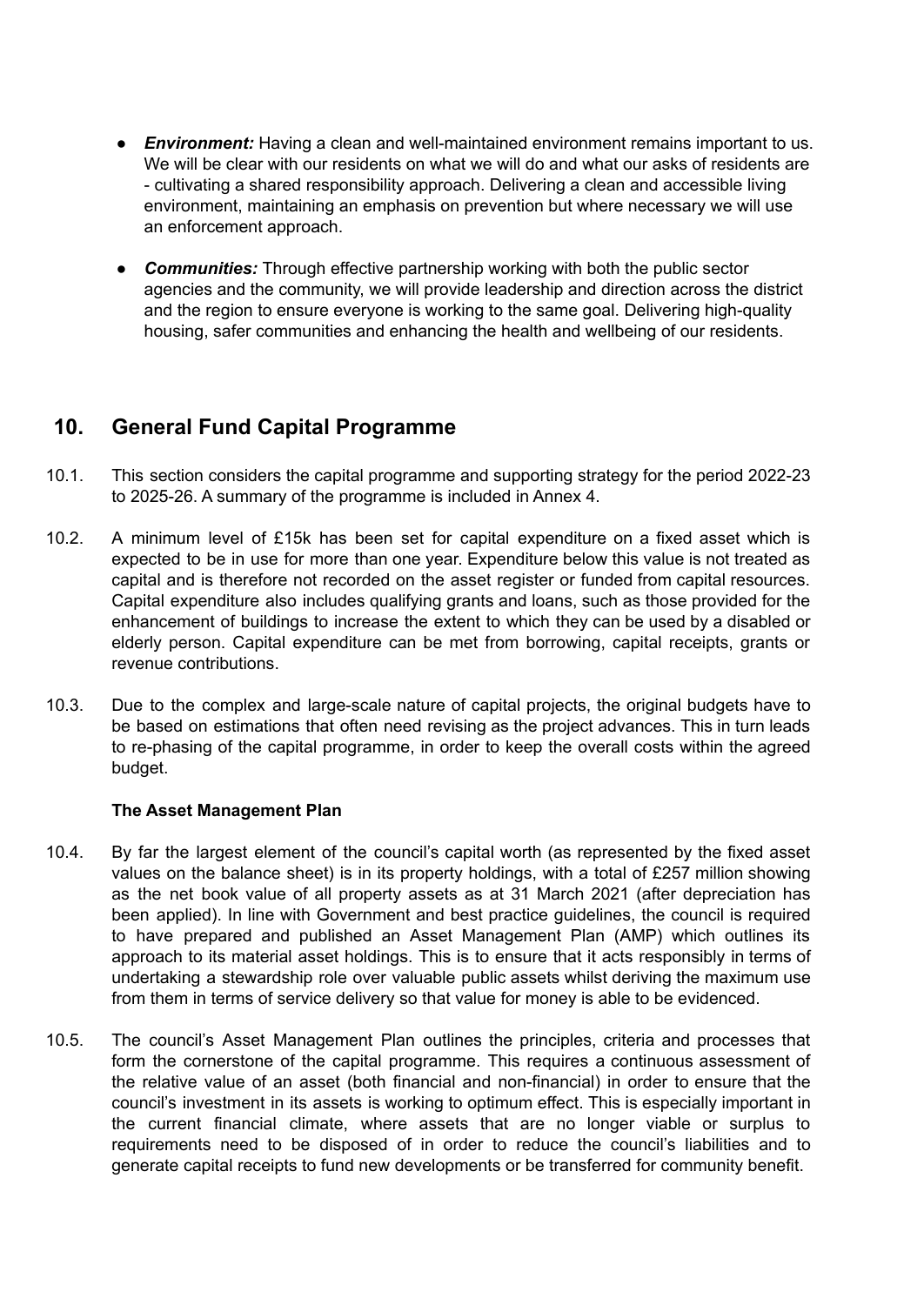### **The Capital Budget Strategy**

- 10.6. Although the Asset Management Plan is used to inform the contents of the capital budget, it is only one element. In order to ensure that the capital budget is able to meet the council's needs in the wider sense and to manage the impact on the revenue budget, the development and use of the capital programme is underpinned by a Capital Budget Strategy as follows:
	- To maintain an affordable four-year rolling capital programme.

● To ensure capital resources are aligned with the council's strategic vision and corporate priorities.

● To undertake prudential borrowing only where there are sufficient monies to meet in full the implications of capital expenditure, both borrowing and running costs.

● To maximise available resources by actively seeking external funding and disposal of surplus assets.

- To engage local residents in the allocation of capital resources where appropriate.
- 10.7. Due to the limited availability of capital receipts and the need to contain the level of borrowing undertaken to minimise the revenue impact, it has been necessary to review the capital programme. This is to ensure sufficient funding is available for existing schemes that have commenced and that any new projects are of the highest corporate priority and/or reduce the pressure on the revenue account.
- 10.8. Applications for capital bids have been reviewed by the Capital Team and scored against a weighted matrix to ensure they focus on the council's core priorities, benefit to the community, environmental impact, health and safety requirements, the generation or protection of income streams and affordability. The level of resources available raises a number of issues and risks for future years, which need to be addressed. Over the past few years the council has seen significant constraints in its available capital receipts. It is difficult to estimate the funding level achievable, as a number of changes often arise to the asset disposal programme once the consultation process has been completed. In the event that sufficient disposals cannot be realised in 2022-23 onwards this will result in a need to reduce or defer the capital programme or to borrow, thus increasing the revenue pressure on the General Fund. Regular monitoring will need to be reported back to members and the capital programme adjusted accordingly.
- 10.9. There is limited scope for future investment in new assets or making improvements to existing buildings. The Asset Management Plan is key in delivering resources to the capital programme and rationalising the council's asset and property portfolio. It is imperative that limited resources do not damage the council's ability to maintain its significant income streams as assets deteriorate from lack of investment. It is likely that over the next four years some difficult decisions will need to be made on some of the asset holdings. There are limited capital resources to fund any overspends/new requirements which could occur during the financial year. Any additional schemes during the financial year are likely to require an existing scheme to be deferred or funds re-allocated unless there is a strong case to borrow.

#### **Available Capital Funding**

10.10. Capital expenditure can be financed from revenue resources, grants, usable capital receipts and borrowing. The General Fund can only be used to fund General Fund related capital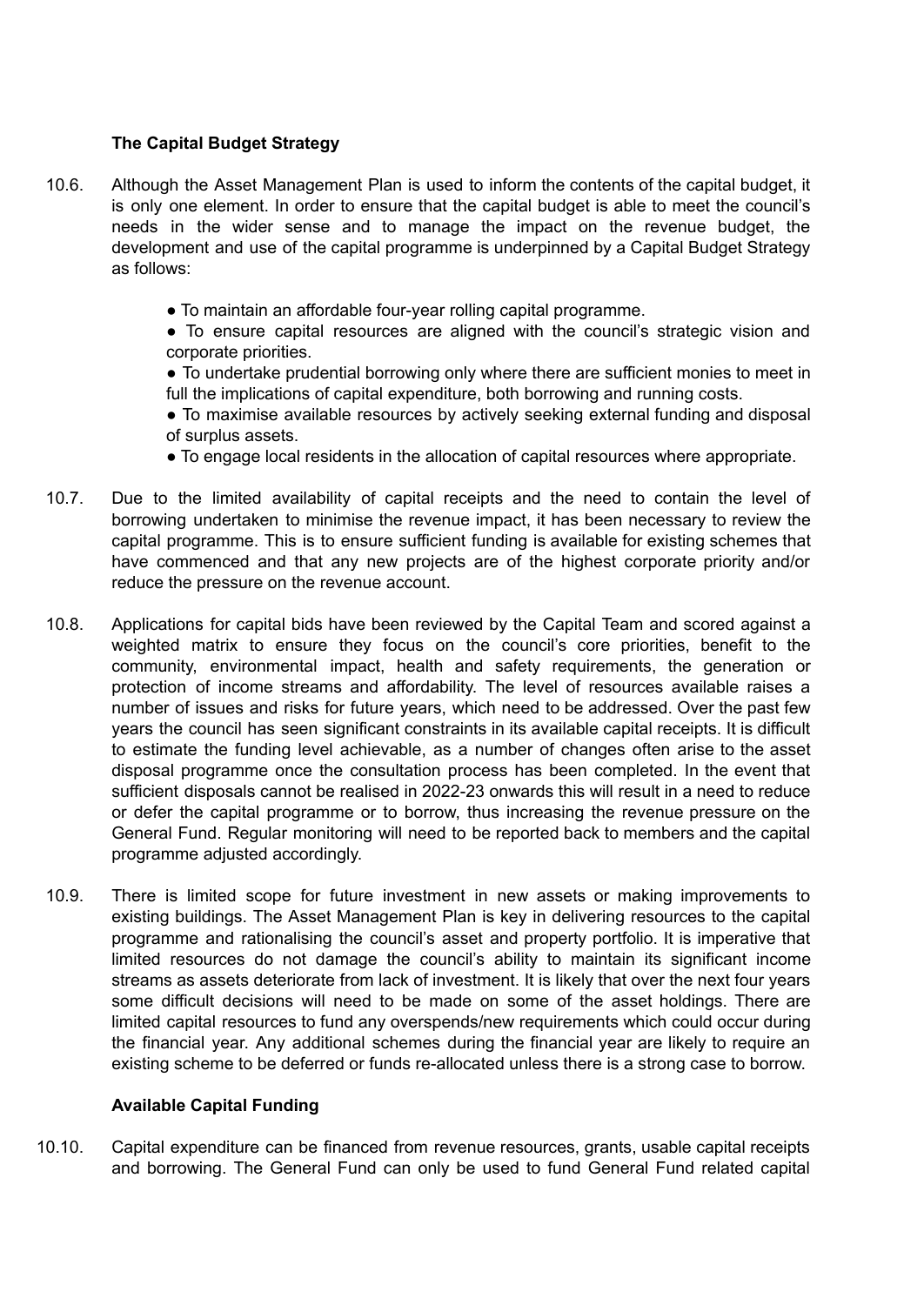expenditure, and the Housing Revenue Account (HRA) can only finance expenditure on HRA assets; there can be no cross subsidisation between accounts. In both cases, the revenue resources are limited. A summary of the 2022-2026 capital resources utilised to fund the Capital Programme is detailed in Annex 4, but shown graphically below.



The remaining 0.1% is funded from Revenue & Reserves

- 10.11. *Capital Grants* these are offered by external funders to assist with certain types of expenditure. Capital grants include those from the Environment Agency and Lottery Fund. The Better Care Fund allocation for 2022-23 is estimated to be at least in line with the 2021-22 allocation, £3.015m. Some £3m has been set aside to fund the Housing Assistance Policy within the capital programme. This is made up of funding from the Better Care Fund and recycled Regional Housing Board monies. The 2022-23 capital programme also includes the Margate Town Deal, Ramsgate Future High Street Fund and projects to bolster Thanet's sea defences.
- 10.12. *Capital Receipts* When a fixed asset is sold, provided that the sale receipt is over £10k, the income has to be treated as a "capital receipt", which means that it can only be used to fund capital expenditure. All of the monies received from the disposal of General Fund assets are available to the council for use.
- 10.13. Before the start of each financial year, a Flexible Use of Capital Receipts Strategy has been prepared as part of the annual budget documents. This sets out the circumstances when the council can capitalise expenditure that would normally be deemed as revenue. The Flexible Use of Capital Receipts Strategy is set out in Annex 5 and details the criteria where this may be considered as per guidance issued by Government. The Flexible Use of Capital Receipts scheme ends on 31 March 2022.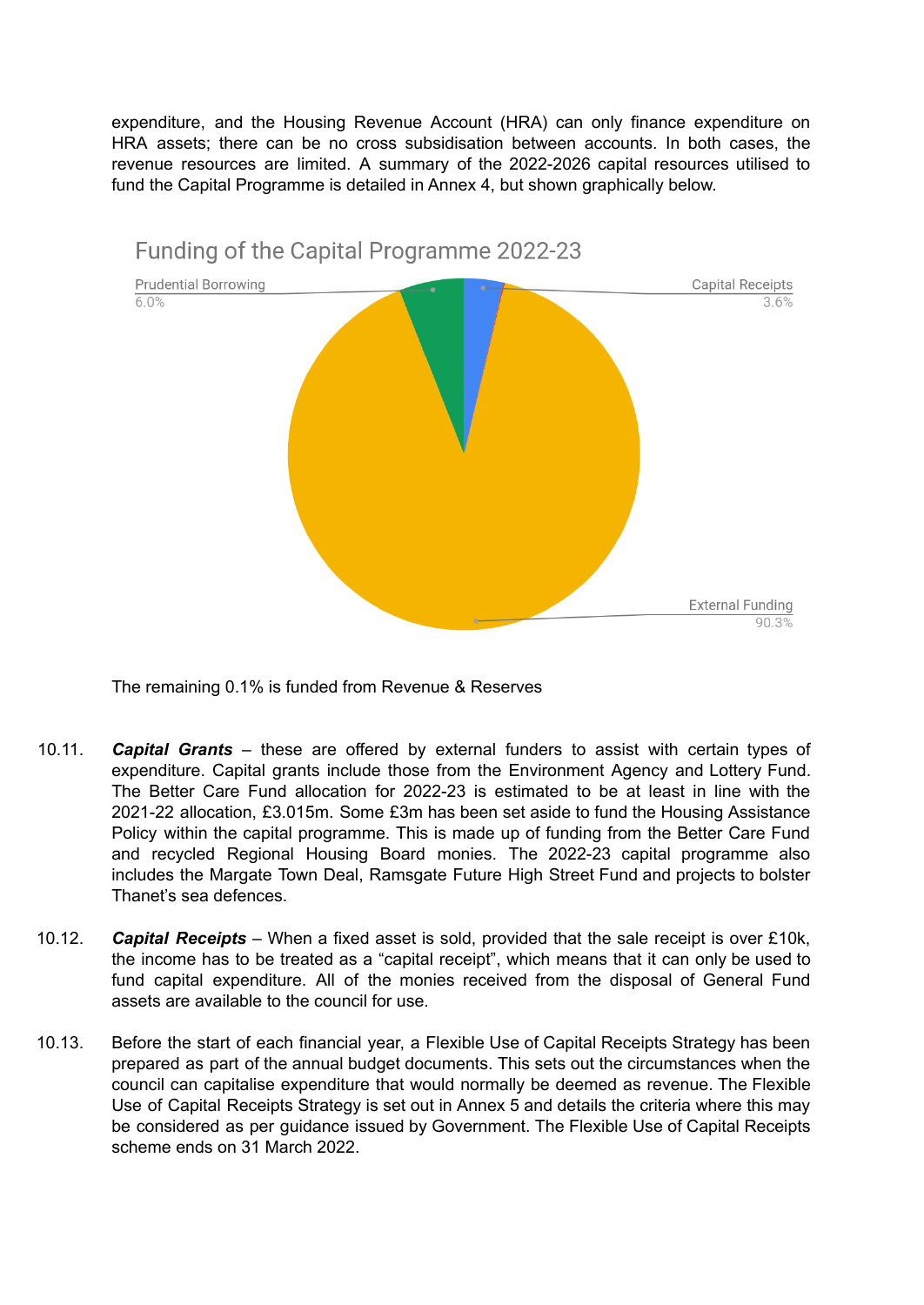- 10.14. The level of capital receipts available from the sale of surplus assets has been very constrained over the last few years. Reasons for this have included the economic situation, assets being removed from the disposal list following consultation, and capital funding being switched from reserves to capital receipts wherever possible due to significant pressures on the council's revenue budget. Members should note that an estimated £0.661m in capital receipts has been forecast to fund the 2022-23 programme. This will be monitored closely during the financial year, as it may be necessary to adjust the programme in-year depending on asset disposal and funding outcomes.
- 10.15. Every new capital project requires a funding source. This may be external grant funding, or else funded from within the council's own resources. A major source of funding the capital programme for some years has been capital receipts. The policy has been to dispose of some of the council's assets to enable investment in other of the council's assets. The council needs to be sure that the assets that benefit from investment offer a return of some sort; such as additional social value or an enhanced operational capability to deliver better/more efficient services. Only in exceptional cases does the council consider funding a capital project from borrowing, as this creates a long term liability that requires debt repayments, the cost of which has to be funded from the same source as for service delivery.
- 10.16. Projects already agreed from previous years within the four year programme are:
	- Housing Assistance Policy (including Disabled Facilities Grants),
	- Vehicle & Equipment Replacement Programme,
	- Property Enhancement Programme,
	- End User Computing Refresh of Devices,
	- IT Infrastructure,
	- Stone Bay Sea Wall Work,
	- Broadstairs Flood and Coast Protection Scheme,
	- Ramsgate Port Berth 1 Refurbishment,
	- Financial Management System,
	- Thanet District LED Lighting,
	- Royal Harbour Multi-Storey Car Park Lift Replacement,
	- Margate Town Deal, and
	- Ramsgate Future High Street Fund.
- 10.17. Capital bids for the forthcoming years have been reviewed and scored. Where projects require prudential borrowing further details can be found within the attached Annex 4.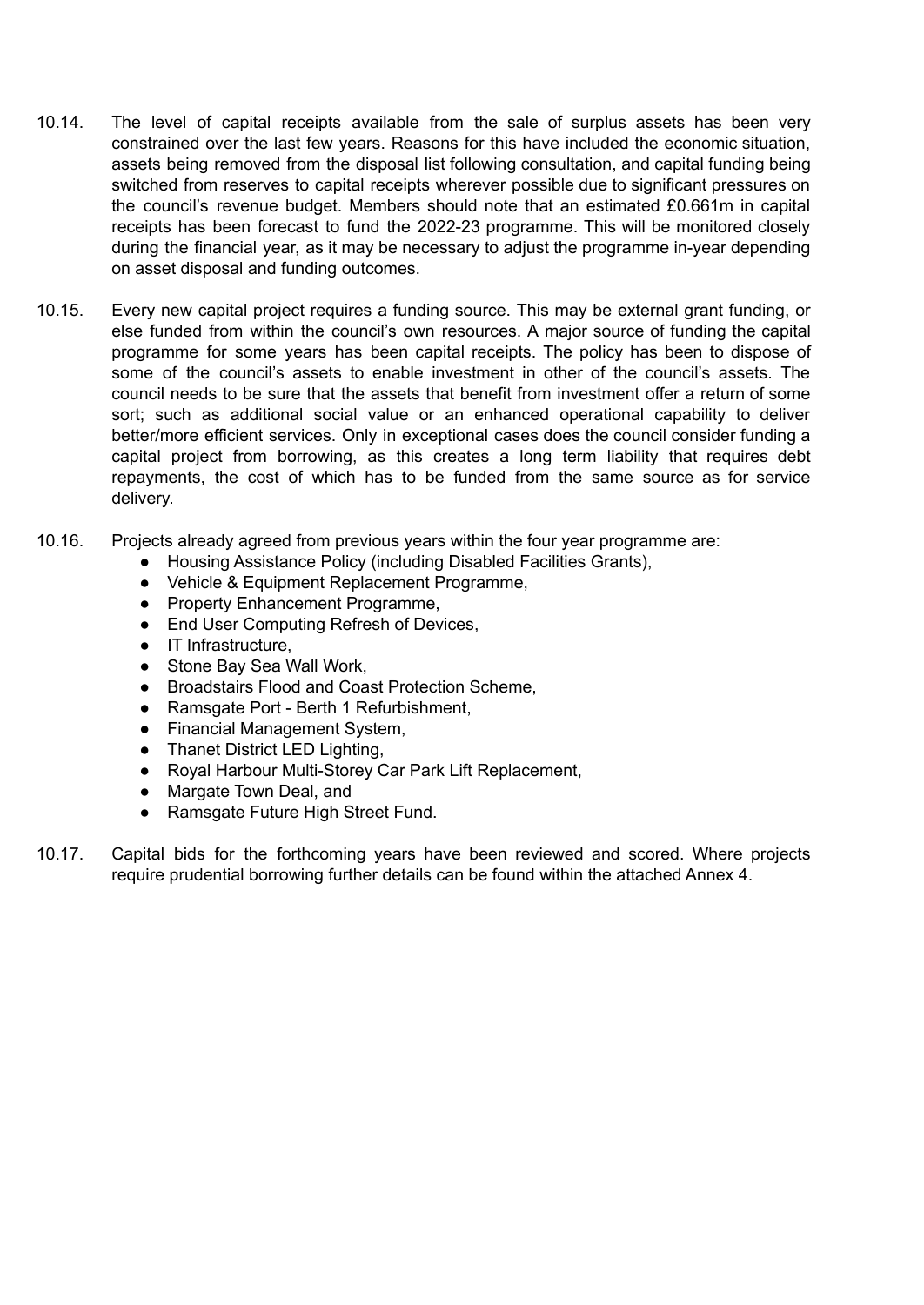## 10.18. **Table 4: New Capital Projects**

| <b>New Capital Project</b>             | <b>Project Outline</b>                     |
|----------------------------------------|--------------------------------------------|
| Walpole Coping and Sea Wall 22-23      | Coast protection improvements to           |
|                                        | Walpole sea wall and pool.                 |
| Ramsgate Port & Harbour Truck 22-23    | Replacement of truck for the continuing    |
|                                        | effective operation of Ramsgate Port &     |
|                                        | Harbour.                                   |
| Ramsgate East Pier Building Structural | To enhance both the building's useful life |
| Improvements 23-24                     | and visual appearance, while reducing      |
|                                        | future maintenance costs.                  |
| Ramsgate Harbour - Dock Office on      | Replacing the existing office, which is at |
| Eastern Crosswall 23-24                | the end of its useful life, and reducing   |
|                                        | future maintenance costs.                  |
| Ramsgate Port & Harbour - Plant &      | Construction, replacement and              |
| Equipment (Vehicle Barrier, Marina     | enhancement to ensure the continuing       |
| Access Gates & CCTV, Signal Light      | effective operation of Ramsgate Port &     |
| Repeaters, Berth 2/3 Catwalk) 23-24    | Harbour.                                   |
| Ramsgate Port & Harbour - Additional   | Extra containers to help meet excess       |
| Self Storage Containers 22-23          | demand, benefiting both the community      |
|                                        | and service provision.                     |
| Crematorium Memorial Garden 22-23      | Creation of a memorial garden for          |
|                                        | cremated remains in an unused area at      |
|                                        | Thanet Crematorium.                        |
| Crematorium Cloisters 22-23            | To refurbish and extend the cloisters at   |
|                                        | Thanet Crematorium, providing an           |
|                                        | improved structure and reducing future     |
|                                        | maintenance costs.                         |
| Royal Harbour Multi-Storey Car Park    | To purchase this car park, of which the    |
| 25-26                                  | council is currently the lessee.           |

10.19. The draft General Fund Capital Programme for 2022-23 is £18.710m, which will be funded in the main from grants, usable capital receipts and prudential borrowing. This is shown in summary format below.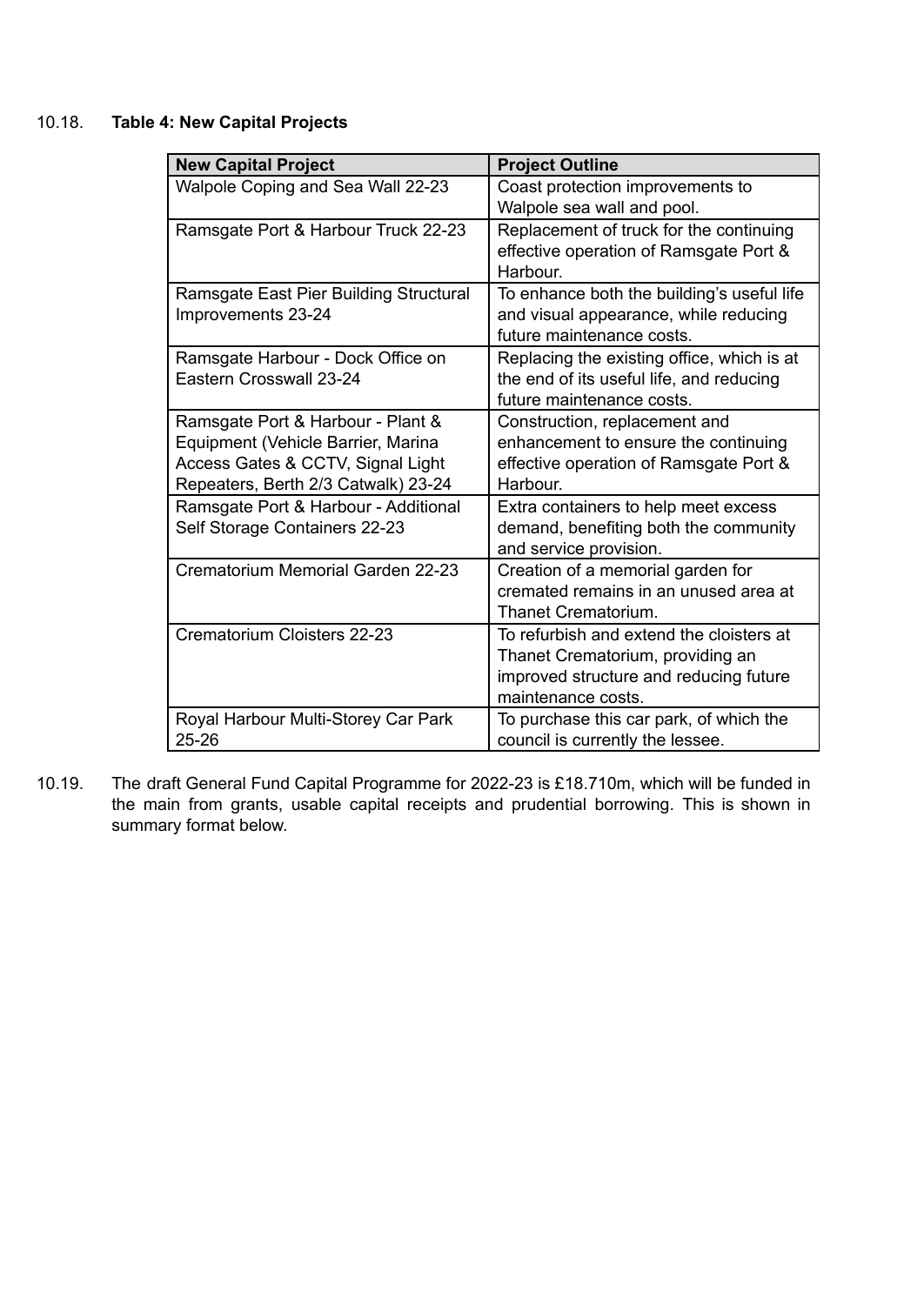#### **Table 5: Draft Capital Programme 2022-2026**

|                                                                 | 2022-23  | 2023-24  | 2024-25 | 2025-26 |
|-----------------------------------------------------------------|----------|----------|---------|---------|
|                                                                 | £'000    | £'000    | £'000   | £'000   |
| <b>Statutory and Mandatory Schemes</b>                          | 3,000    | 3,000    | 3,000   | 3,000   |
| <b>Ongoing Schemes from Previous</b><br>Years                   | 365      | $\Omega$ | 0       | 0       |
| Annual/Regular Enhancement<br>Programmes                        | 1,518    | 814      | 1,089   | 749     |
| <b>Wholly/Part Externally Funded</b>                            | 13,537   | 5,755    | 2,060   | 600     |
| Construction, Replacement and<br>Enhancement                    | 215      | 501      | 0       | 3,000   |
| Capitalised Salaries (not yet allocated<br>to capital projects) | 75       | 75       | 75      | 75      |
| <b>Total Capital Programme</b><br><b>Expenditure</b>            | 18,710   | 10,145   | 6,224   | 7,424   |
|                                                                 |          |          |         |         |
| <b>Capital Resources</b>                                        |          |          |         |         |
| Used:                                                           |          |          |         |         |
| <b>Capital Receipts and Reserves</b>                            | 681      | 314      | 314     | 314     |
| <b>Grants and Contributions</b>                                 | 16,934   | 8,755    | 5,060   | 3,600   |
| <b>Contributions from Revenue</b>                               | $\Omega$ | 0        | 0       | 0       |
| <b>Prudential Borrowing</b>                                     | 1,095    | 1,076    | 850     | 3,510   |

10.20. Any slippage from the 2021-22 capital programme will be in addition to the numbers in the above table. For example, the Budget Monitoring Report for the 18 November 2021 Cabinet meeting gives an estimated 2021-22 General Fund capital programme underspend of £5.731m.

# **11. Options**

11.1. Council could choose not to approve some or all of the proposals presented in the report. This could include the proposed budget growth or saving proposals, the Council Tax increase or planned contributions to or from reserves. However, Members would also need to identify alternative ways of bridging the budget gap, if the changes gave rise to a budget shortfall.